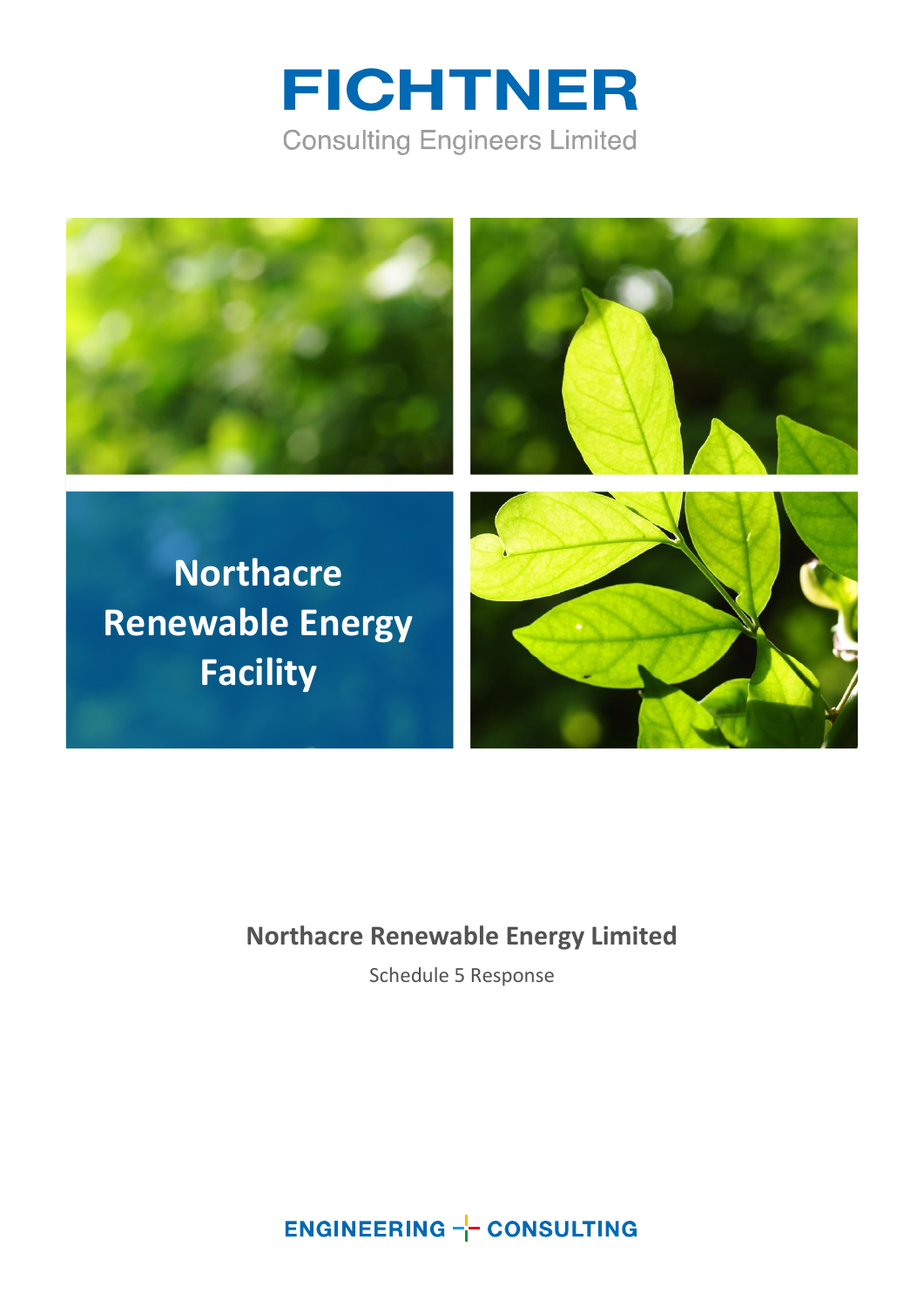## Document approval

|              | <b>Name</b>   | <b>Signature</b> | <b>Position</b>           | <b>Date</b> |
|--------------|---------------|------------------|---------------------------|-------------|
| Prepared by: | James Sturman |                  | <b>Lead Consultant</b>    | 29/07/2021  |
| Checked by:  | Stephen Othen |                  | <b>Technical Director</b> | 29/07/2021  |

### Document revision record

| <b>Revision no</b> | <b>Date</b> | <b>Details of revisions</b>       | <b>Prepared by</b> | <b>Checked by</b> |
|--------------------|-------------|-----------------------------------|--------------------|-------------------|
|                    | 24/05/2021  | <b>For Client</b>                 | <b>JRS</b>         | <b>SMO</b>        |
|                    | 20/07/2021  | Updated following Client comments | JRS                | <b>SMO</b>        |
|                    | 29/07/2021  | For issue                         | <b>JRS</b>         | <b>SMO</b>        |

© 2021 Fichtner Consulting Engineers. All rights reserved.

This document and its accompanying documents contain information which is confidential and is intended only for the use of Northacre Renewable Energy Limited. If you are not one of the intended recipients any disclosure, copying, distribution or action taken in reliance on the contents of the information is strictly prohibited.

Unless expressly agreed, any reproduction of material from this document must be requested and authorised in writing from Fichtner Consulting Engineers. Authorised reproduction of material must include all copyright and proprietary notices in the same form and manner as the original and must not be modified in any way. Acknowledgement of the source of the material must also be included in all references.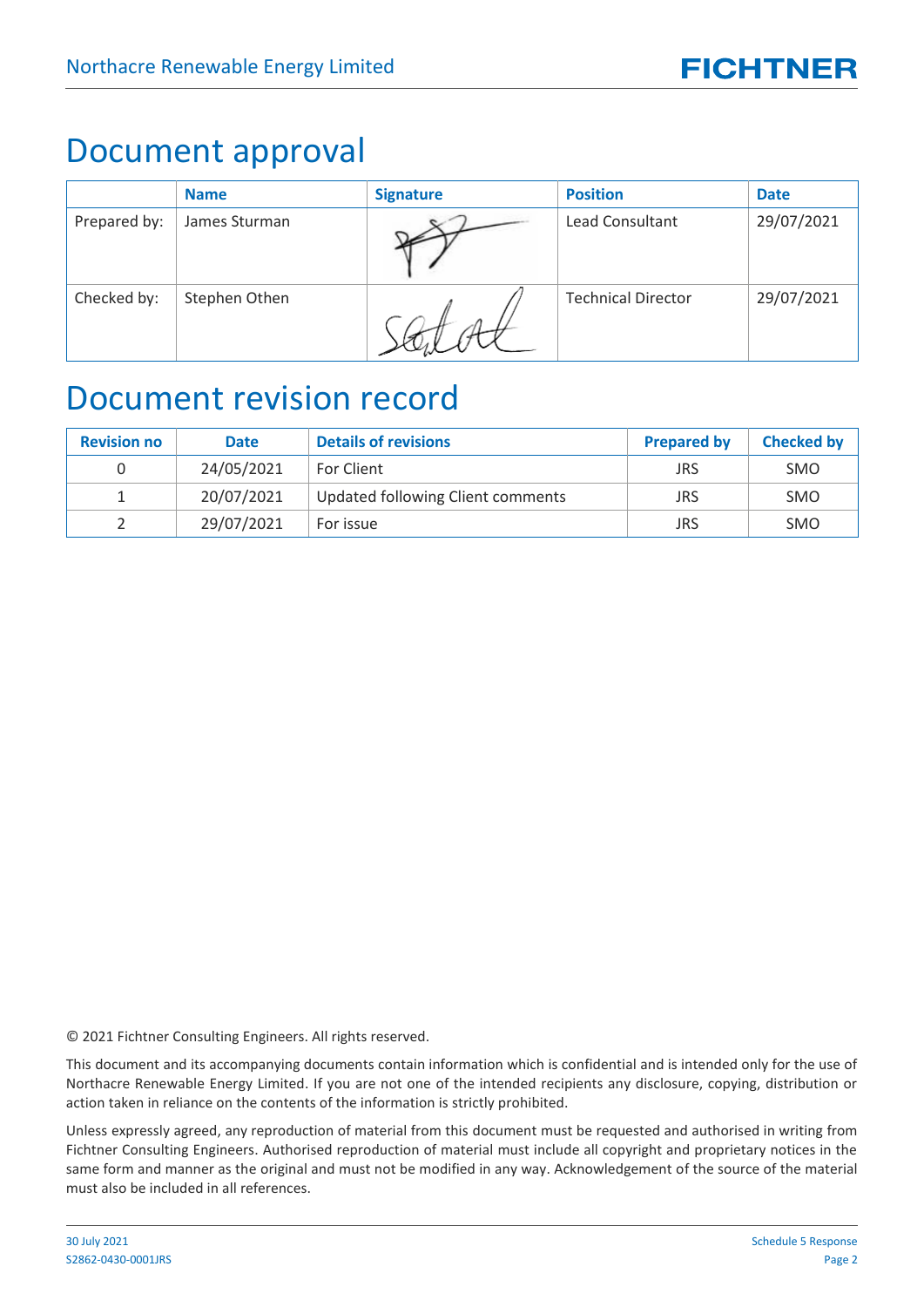## Contents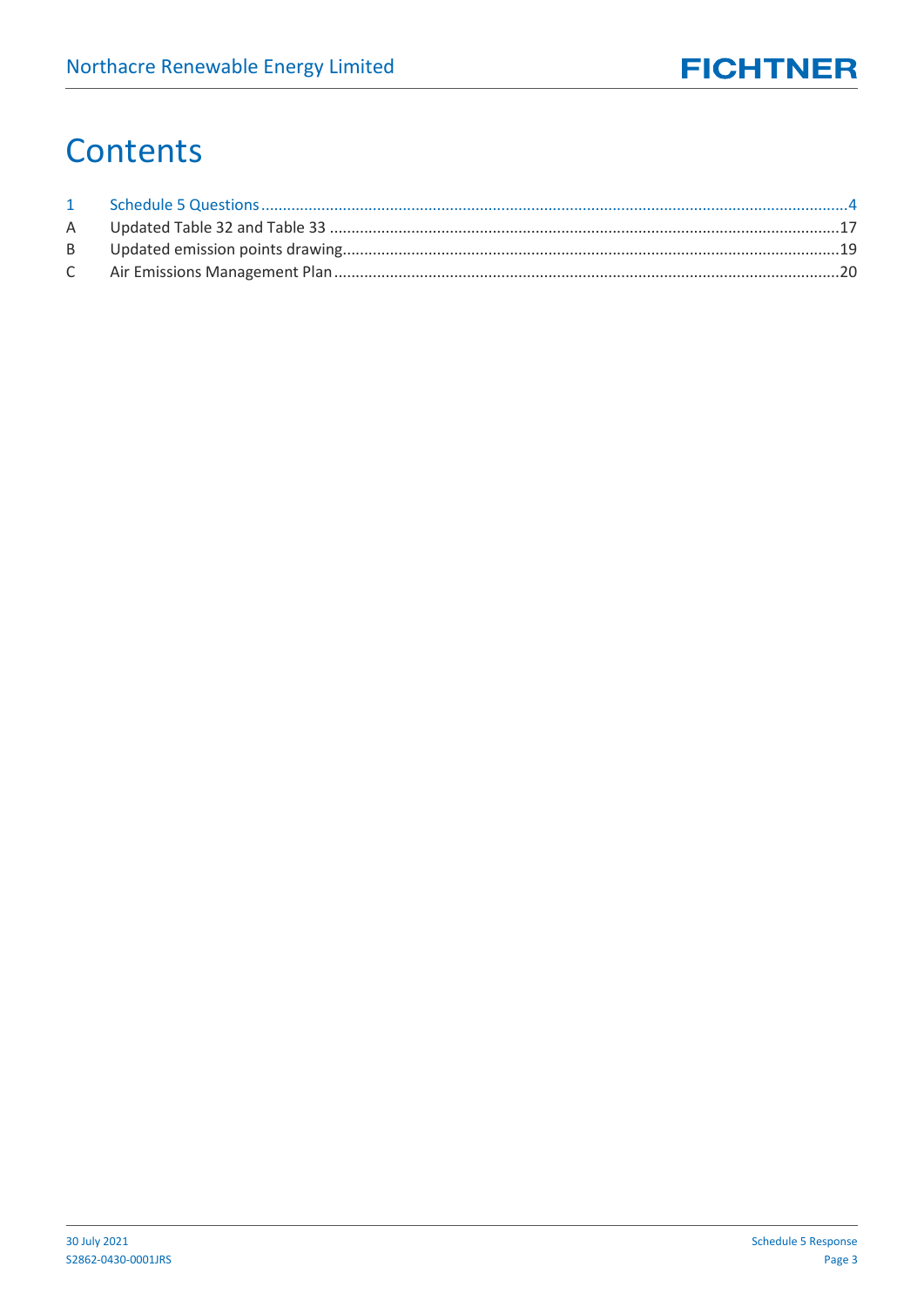## <span id="page-3-0"></span>1 Schedule 5 Questions

**1. Provide a revised version of AQ report table 33.**

*There are errors in the calculation of the PEC both in metals emitted at combined limit and in the no worse than permitted facility columns.*

Following review of the spreadsheets which was used to undertake the metals assessment (Table 32 – Long-term Metals Results and Table 33 – Short-term Metals Results), it can be confirmed that:

- a. The methodology to predict the impact of emissions of metals from the Facility is in accordance with the Environment Agency's metals guidance, as set out in the Dispersion Modelling Assessment.
- b. The calculations for the predicted long-term impacts (Table 32) for Process Contribution (PC) and PEC Predicted Environmental Concentration (PEC), in the column titled '*Metals emitted at combined metal limit*', are correct. Furthermore, the calculations for the PC assuming that '*Metals emitted no worse than a currently permitted facility*', are also correct. Therefore, the predicted long-term impact of emissions of Group 3 metals from the Facility is correct applying the most conservative assumption.

However, for the assumption that '*Metals emitted no worse than a currently permitted facility*' the process contribution was applied for each metal to calculate the PEC, i.e. the combined impact of emissions from the Facility and the existing background concentration.

c. The calculations for the predicted short-term impacts (Table 33) for Process Contribution (PC), in the column titled '*Metals emitted at combined metal limit*' are correct. Furthermore, the calculations for the PC assuming that '*Metals emitted no worse than a currently permitted facility*', are also correct. Therefore, the predicted short-term impact of emissions of Group 3 metals from the Facility is correct applying the most conservative assumption.

However, for both scenarios the wrong process contribution was applied for each metal to calculate the PEC, i.e. the combined impact of emissions from the Facility and the existing background concentration.

The error in the spreadsheet has been corrected and Tables 32 and 33 have been updated and are provided in Appendix A. Whilst this has meant that the numerical results have changed, it does not change the overall conclusions of the metals assessment.

- d. For long term impacts, the conclusions are unchanged. If it is assumed that the Facility would perform no worse than a currently operating facility, the PC is below 1% of the long term AQAL for all pollutants with the exception of annual mean arsenic and nickel. The PEC for arsenic was reported corrected originally and the PEC for nickel remains below the long term AQAL. The PEC is only predicted to exceed the long term AQAL for chromium (VI), as before, and this is due to the high background concentrations. The PC for chromium (VI) is less than 1%. It can still be concluded that '*there is no risk of exceeding the long-term AQAL as a result of emissions of Group 3 metals from the Facility*'.
- e. For short term impacts, the conclusions are again unchanged. The PC is below 10% of the short term AQAL and the PEC is below the short term AQAL for all pollutants for both scenarios.

Therefore, there is no potential for significant pollution associated with emission of Group 3 metals from the Facility.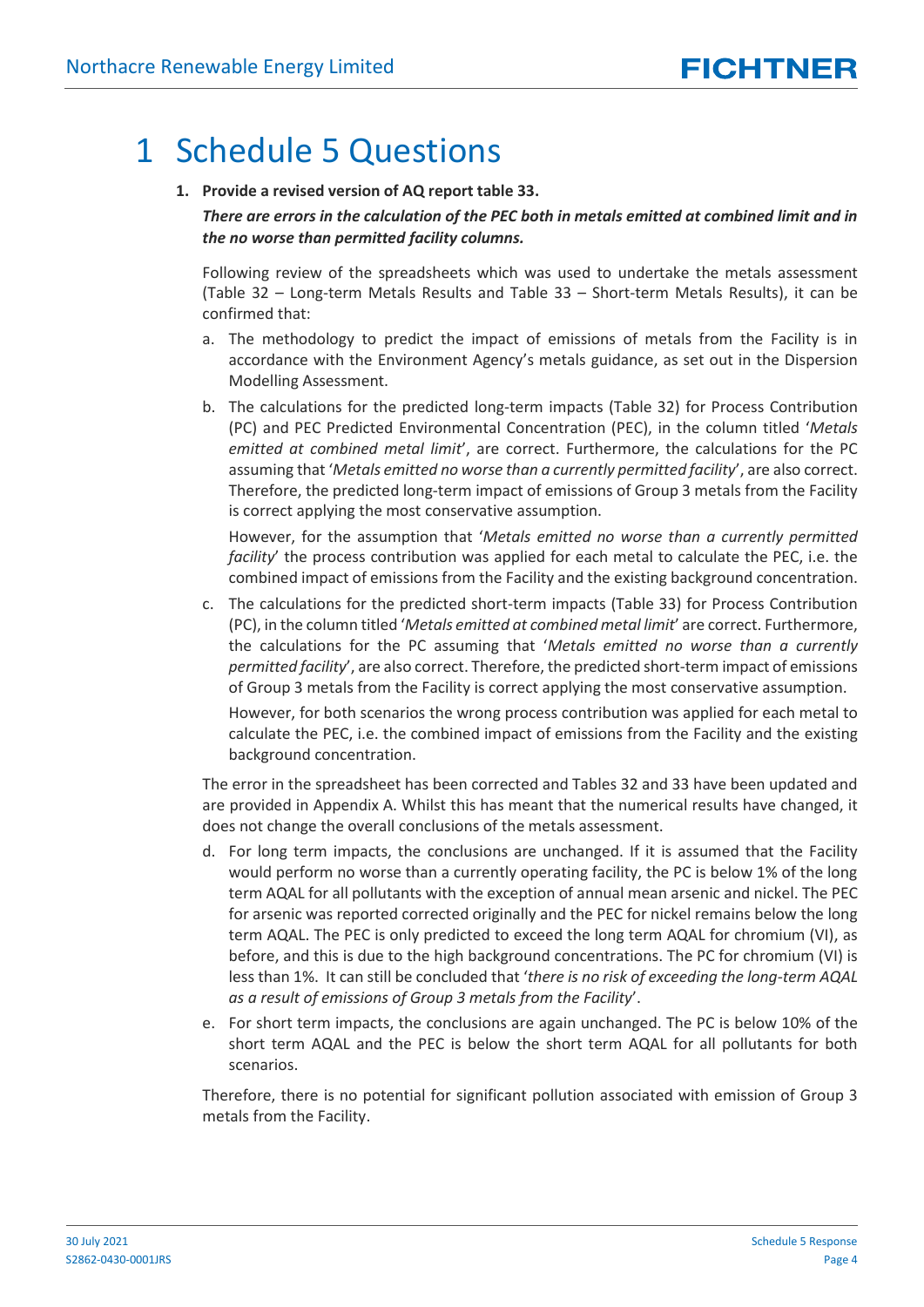- **2. Provide a revised site plan for inclusion in the draft permit, based on drawing S2862-8000- 0002 and including;**
	- **the installation boundary in green,**
	- **the layout of the proposed waste conveyor from the adjacent MBT plant.**
	- **the emission points to air, designated A1, A2 ..etc.,**
	- **emission points to water, designated W1, W2 etc.**
	- **emissions points to sewer, designated S1, S2 etc.,**
	- **an indication of the direction of North,**

*The original drawing does not include all the above.*

An updated emission points drawing, including all of the items requested, is presented in Appendix [B.](#page-18-0)

#### **3. Explain how the environmental impact of the incinerator will be affected by operation with waste at the expected minimum calorific value shown on the firing diagram.**

The dispersion modelling is based on the thermal capacity/input to the boiler of 90 MWth. This is the thermal capacity of the boiler as shown in the Firing Diagram presented in Appendix A of the EP Application. As stated in section 6.3 of the Air Quality Assessment, the model inputs which correlate with the 'nominal design capacity' were '*based on the combustion of 32.5 tonnes per hour of residual waste with a net calorific value of 10.5 MJ/kg*' – this equates to a thermal input of 90 MWth.

As shown in the firing diagram, the boiler is designed to process waste with a range of NCV's (8 - 14 MJ/kg). These variations in NCV have been allowed for within the design basis of the combustion calculations which have been used to determine the model inputs. Therefore, assuming that the Facility receives waste with an NCV at the lower end of the range (i.e. 8 MJ/kg), it will be capable of processing up to 41.1 tph of waste. This is equivalent to a thermal input of 90 MWth. Therefore, whilst the minimum NCV shown on the firing diagram has not been specifically modelled, it is within the design parameters which have been used to determine the model inputs.

Fichtner has previously undertaken sensitivity analysis for various points of a firing diagram. This has shown that there is a very small change (<1%) to the air quality impacts associated with a range of NCV waste at the thermal capacity/input to the boiler. The change in NCV of the waste can be due to changes to any of the following three parameters:

- a. moisture content of the waste;
- b. ash content of the waste; or
- c. composition of the combustible fraction.

Depending on which parameter is changed to achieve the relevant NCV, the air quality impacts can increase or decrease slightly as the NCV changes. Therefore, Fichtner does not consider that it is appropriate to assume that a higher throughput (at a lower NCV) will necessarily result in an increase in air quality impacts.

#### **4. Provide details of the dirty water pit, including location, capacity, pollution prevention measures, controls and monitoring arrangements.**

An extract of the Installation boundary drawing, highlighting the location of the dirty water pit, is presented below.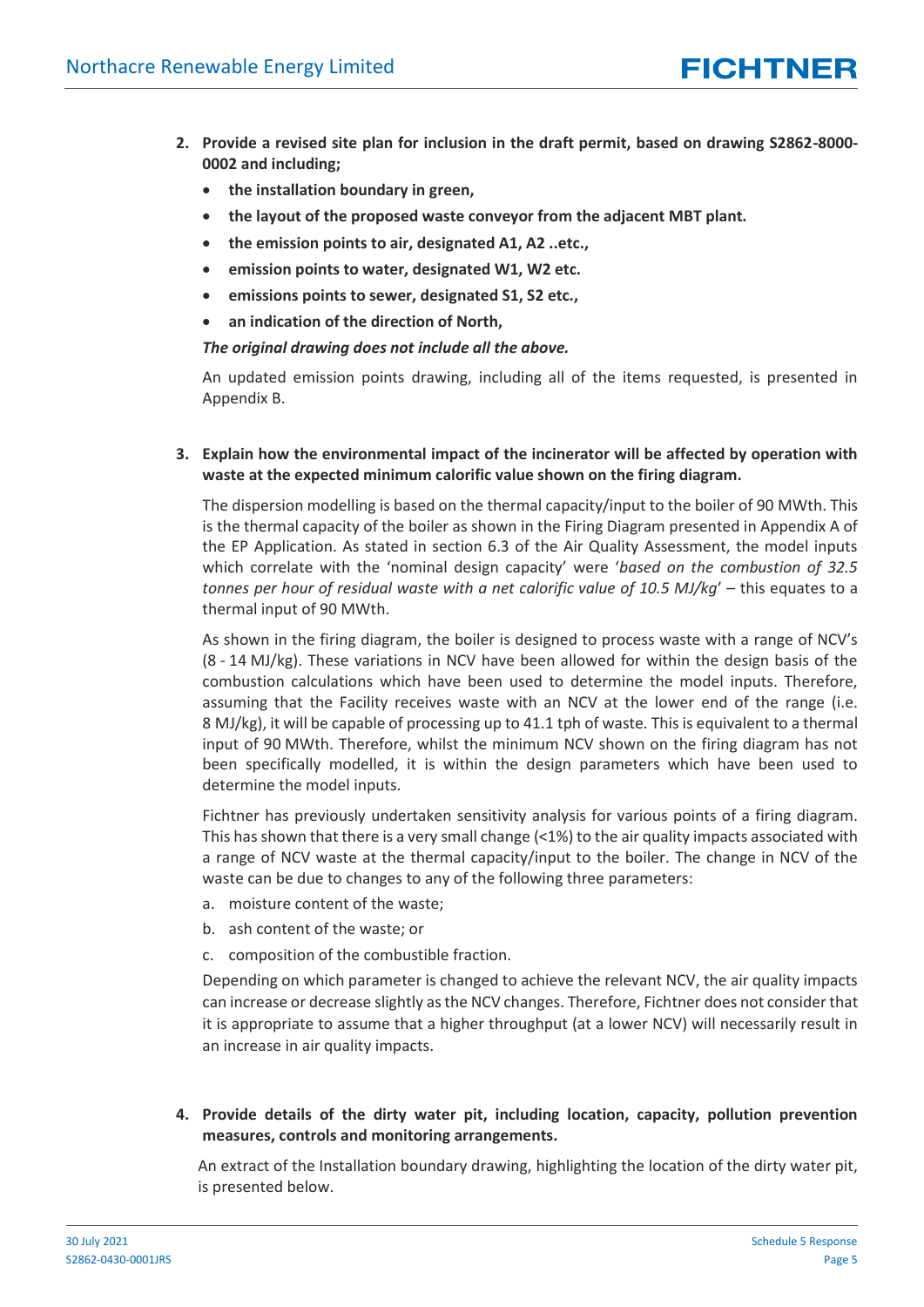

The design of the dirty water pit will be subject to detailed design by the chosen EPC Contractor. Therefore, it is proposed that all of the details referred to below are subject to review/confirmation via a pre-operational condition.

The dirty water pit will be designed for the containment of approximately 120 $m<sup>3</sup>$  of process effluent, with excess effluent being discharged to the Wessex Water foul water drainage systems and subsequent treatment in a wastewater treatment works. It is acknowledged that a Trade Effluent Consent will be required from Wessex Water for the discharge of process effluent to its foul water drainage systems, and Wessex Water has been engaged separately on this.

The dirty water pit will be designed as an underground water retaining structure in accordance with BS EN 1992-3: Eurocode 2: Design of concrete structures - Part 3. Therefore, the dirty water pit will be designed to prevent the ingress and egress of water into and out of the pit. During construction and commissioning, quality assurance checks will be undertaken to prove the structural integrity of the drainage systems prior to them being put into operation.

The dirty water pit will be subject to a periodic preventative maintenance programme. On a periodic basis, the dirty water pit will be cleaned and inspected to identify and damage which may have occurred to the pit during operations. Where there is potential for the integrity of the dirty water pit to have been compromised, suitable remedial repairs will be undertaken. These measures will ensure that potentially contaminated effluents are not able to leak from the drainage pits/vessels and contaminate the underlying groundwater.

For clarity, the dirty water pit will not collect surface water run-off from building roofs and areas of hardstanding, as this will be collected in a separate drainage system, prior to discharge to the surface water systems for the Northacre Trading Estate.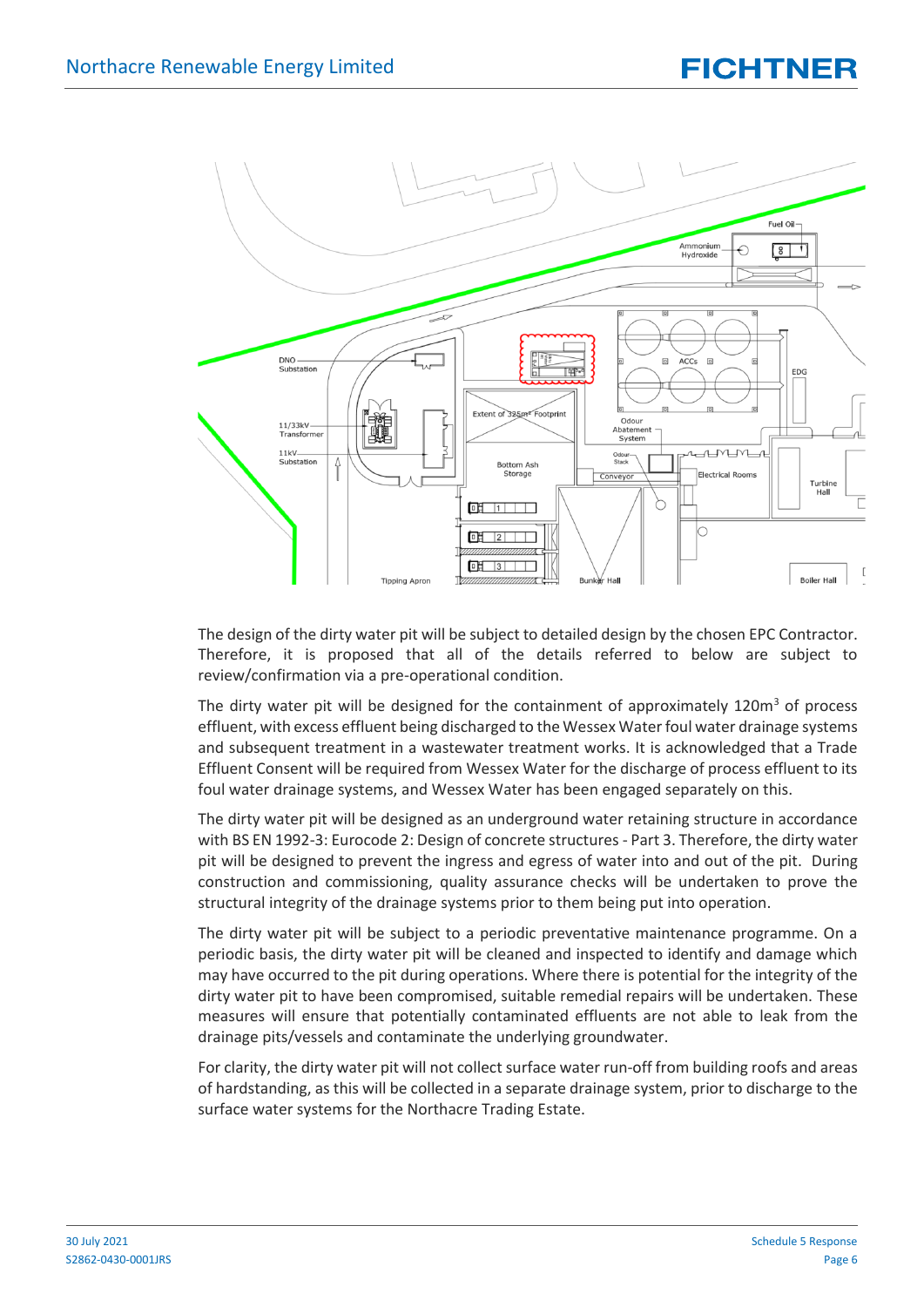**5. Provide details of the IBA storage area, including location, size, pollution prevention measures, controls and monitoring arrangements. Provide details of the oversize material and metal separation systems, the storage of them and the arrangements for pollution control measures.**

The IBA storage area is designed as a fully enclosed area with four walls and a roof, fast acting roller shutter door entry, and an air extraction and filtration system to maintain negative pressure and prevent dust egress. The storage area is designed for the storage of up to the equivalent of 5 days of continuous IBA production. The flooring of the IBA storage area will be a concrete pad, which will be designed to ensure that leachate from the IBA is diverted to the dirty wastewater pit to be re-used in the ash quench system.

Ash will be transferred from the ash quench system to the IBA storage area via an enclosed conveyor. The IBA will drop from the end of the conveyor and collected in a pile within the IBA storage area. The IBA will then be moved into piles, within a designated storage area by a front end loader.

IBA collection vehicles enter the IBA storage areas via roller-shutter doors. Once the vehicles are in the IBA storage area, the roller-shutter doors are closed and the IBA will be loaded into the IBA collection vehicles using a front-end loader. The IBA collection vehicles will then exit the building via the roller-shutter doors.

It is acknowledged that section 2.9.3 of the Supporting Information states that the Facility will include for oversize and metals separation systems. However, following further development of the design of the Facility, as the fuel/waste which will be processed at the Facility will consist of pre-processed RDF and C&I waste it is not anticipated that there will significant quantities of metals or oversize materials within the incoming waste. Therefore, it is no longer proposed to include for oversize and metal separation from the IBA within the design of the Facility.

**6. Explain how the mixing of fuels from different suppliers within the waste bunker will be carried out to improve the homogeneity of fuel input to the furnace.**

Incoming waste will be received from different waste suppliers and transferred from the waste delivery vehicles into the waste bunker. Bunker management procedures will be employed to ensure mixing of the different incoming waste sources to improve the homogeneity of the fuel fed into the furnace and to increase the fuel efficiency of the waste incineration process.

These management procedures will include mixing and turning of incoming wastes using trenching and stacking by the crane grab within the waste bunker to blend the incoming waste. The blended incoming waste will be loaded from the waste bunker to the furnace using the crane grab which will transfer the incoming waste to the furnace feed hopper.

The mixing and turning process will also help to prevent development of anaerobic conditions and decomposition within the waste bunker, which could generate further odorous emissions.

#### **7. Provide details of the firewater/raw water storage tank, including capacity and arrangements to ensure that the firewater capacity is adequate at all times.**

The designs of the firewater tank are in accordance with the requirements of the fire insurers, which require that the capacity of the fire water tank exceeds the minimum requirements of NFPA 850. To comply with the requirements of NFPA850, the towns water supply rate is required to be sufficient to fill the firewater tank within an 8-hour period.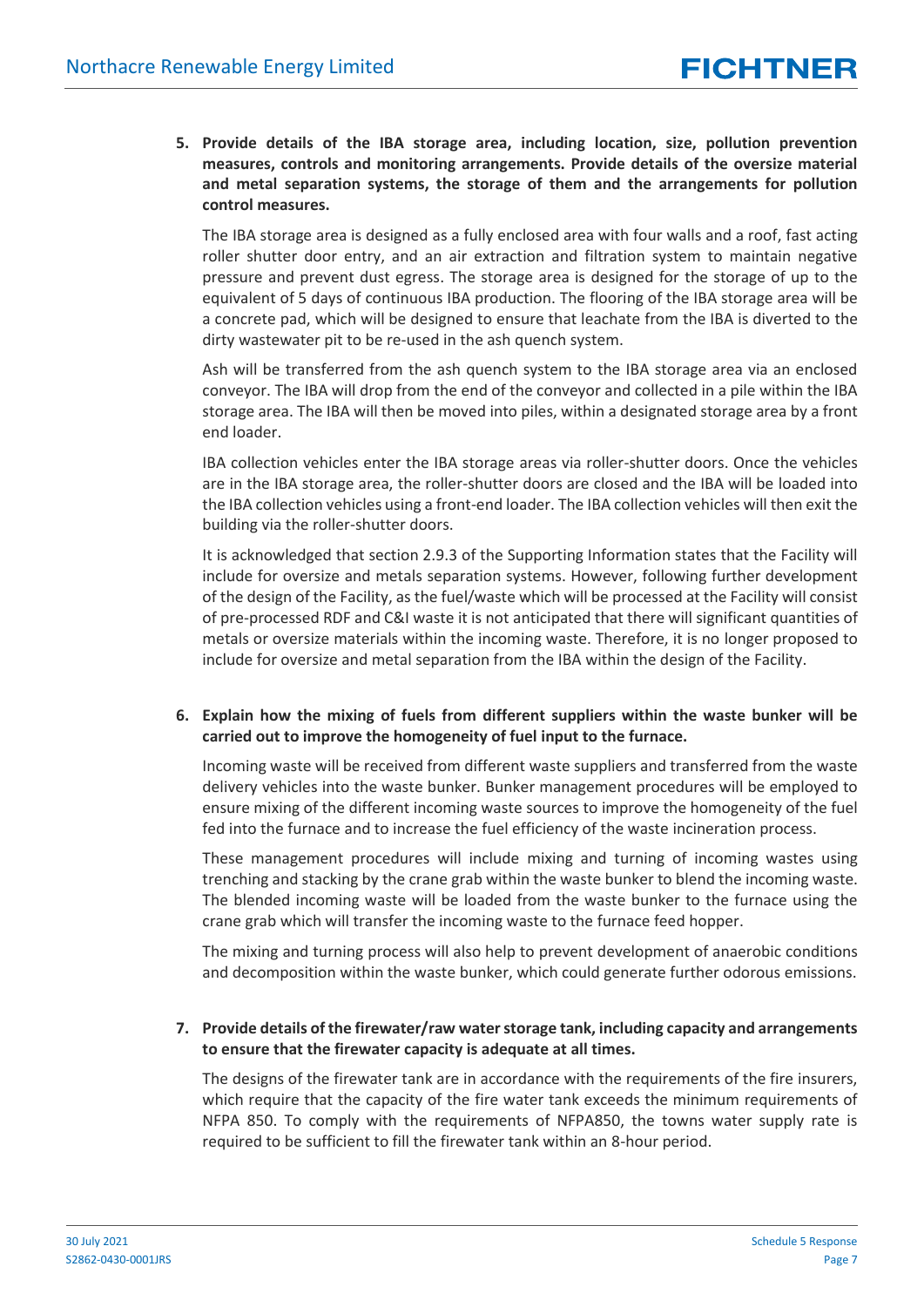In accordance with NFPA850, the tank will be designed so that the raw water off-take from the tank is located at a level such that it cannot draw on the fire water reserve. The firewater offtake will be located at the bottom of the tank so that the required volume of water is available for fire-fighting purposes in the event of a fire.

**8. Provide details of the air extraction system for combustion air from the storage building including justification that the building can be maintained under suction during periods when the doors are open to allow access. Provide details of the proposals for determining that the system is effective.**

The design of the air extraction system will subject to detailed design of the Facility. However the odour abatement systems will include for the following:

- Enclosure of the potentially 'odorous' of waste reception areas, which includes all incoming waste storage and handling areas, namely the Waste Tipping Hall and Waste Bunker.
- During normal operations, waste reception areas will be maintained under negative pressure, to ensure that no odours are able to escape the building. The negative pressure will be created by drawing process air from the waste reception areas and combusting the potentially odorous air within the combustion process, destroying the odorous compounds and releasing the combustion products via the main stack.
- During periods of start-up/shutdown, and also to cover periods of commissioning, a standby odour control system will be installed which will be used to maintain the negative pressure in the waste reception areas, with the potentially odorous air passing through a series of carbon filters to abate odorous compounds prior to release to atmosphere via a dedicated odour control stack.
- Furthermore, a building management system will be installed which will:
	- o monitor negative pressure within the potentially odorous waste reception areas;
	- o control the opening and closing of doors and louvres within the potentially odorous waste reception areas to maintain negative pressure; and
	- $\circ$  initiate the operation of the odour control system to maintain negative pressure within waste reception areas during periods of start-up and shutdown.

#### **Periods of Normal Operation**

Air will be extracted from waste reception areas, and combusted within the waste incineration process as primary combustion air. This will destroy any odorous chemicals which are present within these areas. The waste incineration process is designed to consume approximately 96,500 Nm<sup>3</sup>/h of primary combustion air.

The volumes of the waste reception areas are approximately as follows:

- $-$  Tipping Hall  $-$  12,200m<sup>3</sup>;
- Bunker (height of the Tipping Hall to the feed hopper) 20,000m<sup>3</sup>; and
- $-$  Bunker void above the feed hopper  $-11,900$ m<sup>3</sup>.

Therefore, the total volume of the waste reception area is approximately 44,100 $m^3$ .

Allowing for the total volume of the waste reception, storage and handling area, the extraction system at the Facility is designed for approximately 2.2 air changes per hour.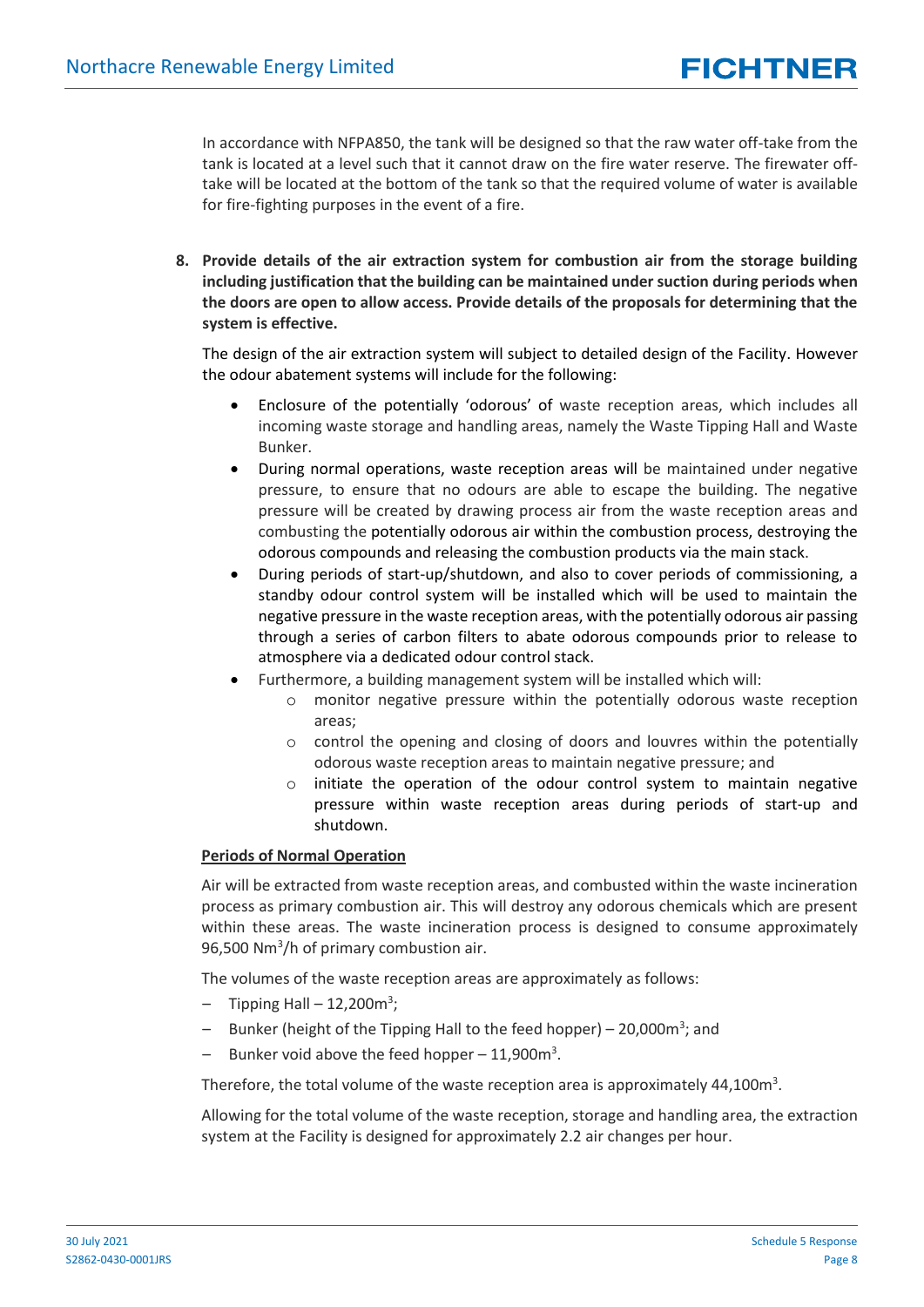#### **Periods of Start-up and Shutdown**

The standby odour control system will be designed to treat up to 132,000 Nm<sup>3</sup>/hr of air. As stated previously, the total volume of the waste reception area is approximately 44,100 $m^3$ .

Therefore, allowing for the total volume of the waste reception, storage and handling area, the extraction system at the Facility is designed for approximately 3 air changes per hour.

#### **Additional odour mitigation measures during commission and normal operations**

The building management system will manage door and louvre opening such that only 1 roller shutter door (including delivery doors and maintenance and access roller shutter doors) can open at a time, and when no roller shutter doors are open, ventilation louvres in the same wall as the delivery doors will open to maintain the directional flow of air from the area of the inlet doors, across the waste reception area, bunker and waste handling area, to the air extraction duct(s) beyond. Taking this into consideration, it is considered that the design of the Facility will ensure negative pressure is maintained in waste reception areas, and that that odour will be contained within the building and extracted during periods of waste deliveries and other periods when doors and vents are open.

An Air Emissions Management Plan (AEMP) is provided in Appendix [C.](#page-19-0) The AEMP provides details of the odour and dust management systems which will be implemented at the Facility during operations to mitigate any off-site impacts associated with fugitive and point source emission of odour and dust from the Facility.

#### **Testing the odour abatement systems**

During commissioning, the Facility will be subject to a Take-Over Test. This will include a demonstration that the building compartmentalisation is effective, that the building management system effectively controls the negative pressure from the 'odorous area' and that the abatement systems are effective, including those associated with the abatement of odour. Therefore, as part of the Takeover Test for the Facility, appropriate testing will be undertaken to ensure that the building control and odour control and abatement systems are sufficiently effective at abating odour from the Facility.

#### **9. Provide details of the stand-by odour abatement system including an explanation of the design air flow rate and proposals for monitoring the exhaust.**

As explained in response to Q8, during periods of normal operation, the Facility includes for provision of odour abatement by extracting air from potentially 'odorous' waste reception areas into the boiler to ensure that negative pressure is maintained within these areas.

The stand-by odour abatement system will be subject to detailed design, but will provide odour abatement from waste reception areas during periods of shutdown. The stand-by odour abatement system is a carbon filtration system designed for the treatment of 132,000 Nm<sup>3</sup>/hr of air.

As stated in response to Q8, the total volume of the waste reception area is  $44,100\mathrm{m}^3$ . Therefore, the odour abatement system is designed to provide 3 air changes per hour. This will ensure that potential odour from waste reception areas will be abated prior to release to atmosphere.

The stand-by odour abatement system will comprise the following:

• An automatic bag filter system for dust filtration. The filtration system will be designed for the primary air flow volume (132,000  $Nm^3/hr$ ).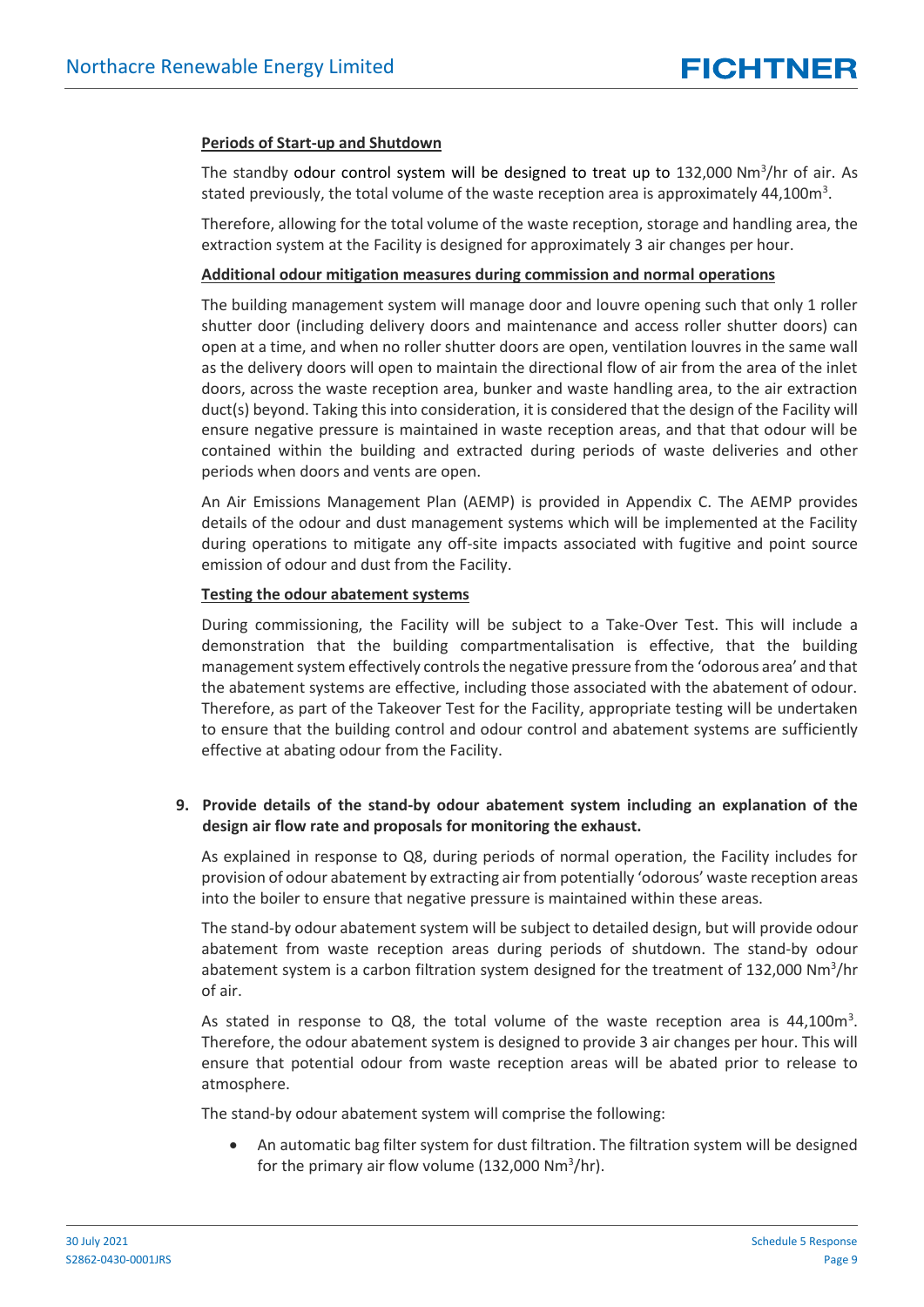- A carbon filtration system with a minimum empty bed residence time of 2 seconds. The carbon filtration system will consist of 2 duty and 1 standby carbon filtration vessels so that maintenance/repair of the vessels can be undertaken without impacting on the performance of the abatement system whilst it is operational.
- Duty and standby ID fans, to provide redundancy to the system in the event of failure of the ID fan. The duct work, carbon filtration system, and ID fan will be designed for the extraction of 132,000 Nm<sup>3</sup>/hr of air from waste reception areas, which will provide the equivalent of 3 air changes per hour during periods of shutdown. The treated air from the waste reception areas will be released via a dedicated odour treatment system stack.

An Air Emissions Management Plan (AEMP) is provided in Appendix [C.](#page-19-0) The AEMP provides details of the odour and dust management systems which will be implemented at the Facility during operations to mitigate any off-site impacts associated with fugitive and point source emission of odour and dust from the Facility.

#### **10. Provide an expanded assessment against the BAT conclusions to include consideration of the following:**

#### • **BAT options listed in BAT 20 rows b, e and i.**

To increase the energy efficiency of the plant, BAT 20 requires an appropriate combination of techniques as stated in the BREF to be implemented. As described in section 2.7.2 of the Supporting Information, the Facility will implement techniques (c), (d), (f)and (g) to increase the efficiency of the process.

#### **Technique (b)**

Technique (b) relates to reducing the flue gas flow rate through either an improvement in primary and secondary combustion air distribution, or through using flue gas recirculation (FGR). This is being partly implemented. The Facility will be designed to optimise both primary and secondary combustion air distribution to improve the efficiency of the combustion process. The volume of both primary and secondary air will be regulated by a combustion controlsystem. Primary combustion air will be optimised and improved through the continuous monitoring of process variables, including combustion air flow. Secondary combustion air distribution will be optimised through the use of Computational Fluid Dynamics(CFD) modelling, which will be used to select and optimise the location of secondary air inputs into the combustion chamber, to increase the efficiency of the SNCR system for NOx abatement. The optimisation of combustion air, as described above, will reduce the resulting flue gas flow rate by reducing air intake, hence lowering the oxygen content within the furnace and reducing the air output at the boiler exit. However, to ensure that the combustion process remains stable, it is important to maintain a balance between the air intake and the resulting flue gas flow rate. The provision of some excess oxygen is essential to cover any fuel spikes and avoid incomplete combustion, reducing the risk of any spikes in carbon monoxide emissions.

FGR has the potential to improve the performance and efficiency of combustion systems, with some grate suppliers gaining benefits of reduced NOx generation from the use of FGR. However, other grate suppliers have focussed on reducing NOx generation through the control of primary and secondary air and the grate design, and these suppliers gain little if any benefit from the use of FGR. Adding FGR may even have the potential to cause additional problems relating to the availability of the plant, which would reduce the overall efficiency through reduced power generation and an increase in the number of shutdowns.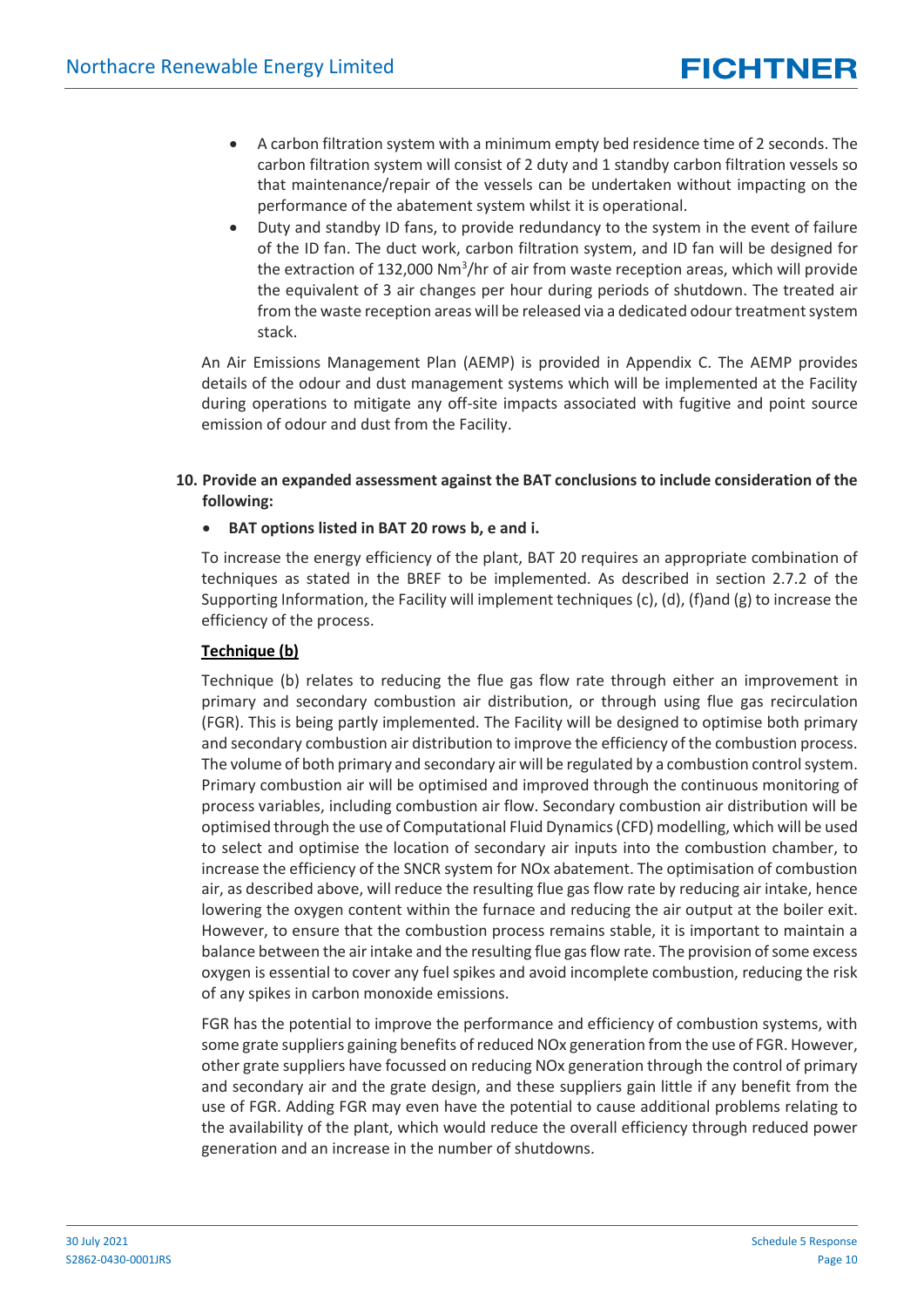As stated in section 2.6.2 of the Supporting Information, it is considered that the use of SNCR (with or without FGR)is considered to represent BAT for NOx abatement for the Facility. The proposed designs do not currently include for FGR. However, it is proposed that a preoperational condition is included within the permit to allow the details of the system to be developed and confirmed during the detailed design of the Facility.

#### **Technique (e)**

Technique (e) is to use low-temperature flue gas heat exchangers to recover additional energy from the flue gas at the boiler exit. The recovered heat could then be used for heating purposes and/or internally for preheating of boiler feedwater. It is acknowledged that the use of this technique must be applicable within the constraints of the operating temperature profile of the flue gas treatment (FGT) system. Section 4.4.10 of the BREF states that at temperatures below 180°C, when using low-temperature heat exchangers, there is an increased risk of corrosion in the economiser and of the piping upstream of acid gas scrubbing. Corrosion risks can arise from HCl and SOx in MSW flue gases, which can attack the steel in the (cool) metal tubes of the heat exchanger. The boiler design assumes a flue gas temperature, at the exit of the boiler i.e. prior to the hot gases passing to the flue gas treatment system, of between 140 and 180°C. As the temperature of the flue gases at the boiler will be less than 180°C, this introduces a higher possibility for corrosion risks. It is acknowledged that it is possible to use enamel coated heat exchangers to reduce corrosion, or to design the cycle to use a separate waste heat boiler after the main boiler to avoid corrosion conditions. However, this would require significant redesign of the boiler and would introduce additional capital costs, which would be difficult to justify given the predicted efficiency of the Facility is high (31.73% gross) and it is not anticipated that this would increase significantly through the implementation of low-temperature flue gas heat exchangers.

In addition to the above, when considering the use of heat exchangers, it is important to ensure that the flue gas temperature is not lowered enough to impact the operation of the FGT system. The BREF states that a dry FGT process, such as that proposed for the Facility, is suitable for flue gas temperatures of between 130–300°C, with bag filters generally requiring temperatures in the region of 140–190°C. As the temperature of the flue gases at the boiler exit will be between 140 and 180°C, and assuming a minimum required temperature of 130°C for the FGT process, this would only allow for a maximum temperature 'loss' of 50°C for the flue gases when passing through the heat exchanger. When accounting for efficiency losses in the heat exchanger, this would result in a very low exchange of heat overall. Furthermore, reagent consumption in the FGT system will increase as the temperature of the flue gases decreases due to reduced reaction rates. Should the flue gases be required to be reheated before entering the FGT system, this would be counterproductive from an energy efficiency point of view, allowing for the additional losses from the heat exchanger.

Additionally, lower flue gas temperatures at the stack, from the use of additional heat exchangers, could affect plume buoyancy and dispersion of emissions and will result in more visible condensed plumes. The Landscape and Visual Impact assessment submitted in support of the planning application concluded that the visible plume from the proposed design would '*not lead to significant adverse visual effects*. More visible condensed plumes from the use of low-temperature flue gas heat exchangers could invalidate the conclusions of the assessment and result in an unacceptable impact from visible plumes.

Finally, the results of the Cost-Benefit Analysis (CBA) presented within the CHP assessment (refer to Appendix H of the EP Application) concluded that exporting heat from the Facility is not economically viable at this time. However, the economic feasibility of the scheme will be reassessed in the future when there is further certainty regarding heat loads and considering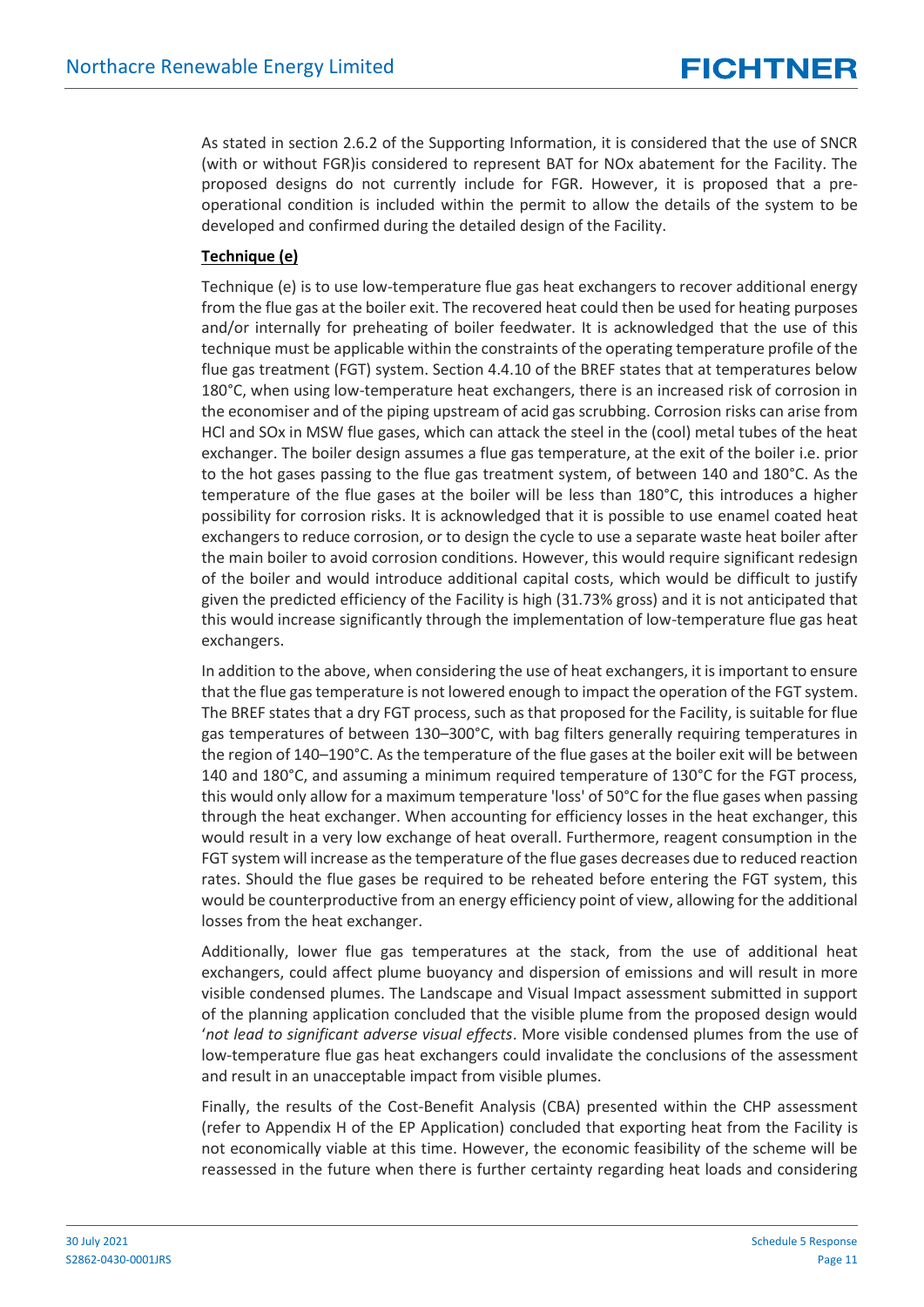any subsidies that might be available at that time that support the development of heat networks in the area.

Therefore, the use of a low-temperature heat exchanger will enable a small amount of additional low-grade heat to be recovered from the flue gases, but it is not considered to represent BAT for the following reasons:

- corrosion risks;
- potential to increase capital costs without providing discernible environmental improvement;
- potential to affect the efficiency and operation of the FGT system;
- potential to affect dispersion and introduce an unacceptable visual impact; and
- considering the current unviable opportunities for heat export from the Facility.

#### **Technique (i)**

Technique (i) relates to dry handling of bottom ash using ambient air for cooling, with useful energy subsequently recovered by using the cooling air for combustion. It is acknowledged that this technique is applicable to grate furnaces, such as proposed for the Facility, and can improve energy efficiency and reduce water consumption. However, dry bottom ash handling can introduce a risk of fugitive dust emissions associated with the bottom ash handling systems compared to a wet bottom ash handling system which is proposed for the Facility. This has the potential to increase the capital costs associated with bottom ash handling whilst not providing any environmental benefits.

Furthermore, in a dry bottom ash handling system, the bottom ash discharger may be required to be flooded with water occasionally to prevent fire hazards.

Finally, using air from the bottom ash storage area will reduce the quantity of combustion air required to be extracted from the bunker and tipping hall areas, subsequently reducing the level of negative pressure that can be obtained in the bunker and tipping hall areas, and associated odour abatement from potentially odorous areas (see response provided to Q8). Therefore, implementing this technique would have potential to increase fugitive odour emissions from reception areas and/or require the odour abatement systems to operate more frequently.

Taking the above into consideration, the use of a dry bottom ash system is not considered to represent BAT for the Facility. Overall water use will be minimised by recycling process effluent (including any leachate or effluent from bottom ash treatment) back into the process.

#### • **BAT 27 row c, as to whether boiler sorbent injection in addition to the proposed acid gas abatement system would provide additional benefits.**

As stated within section 2.7.1 of the supporting information, in response to BAT 27, direct boiler sorbent injection involves the injection of the reagent directly into the flue gas stream within the boiler. This only achieves partial abatement of the acid gases and does not eliminate the need for additional FGT stages. It is acknowledged that using a combination of both boiler sorbent injection and the additional acid gas abatement system could potentially provide a higher level of abatement than either system alone. While, the operating and maintenance costs would be significantly higher, combining the systems would provide very limited environmental benefits given the predicted air quality impacts as presented in the Dispersion Modelling Assessment provided in Appendix E of the EP Application.

As explained within section 2.6.3 of the supporting information, the use of a dry sorbent injection system to abate acid gases is considered to represent BAT for the Facility. The dry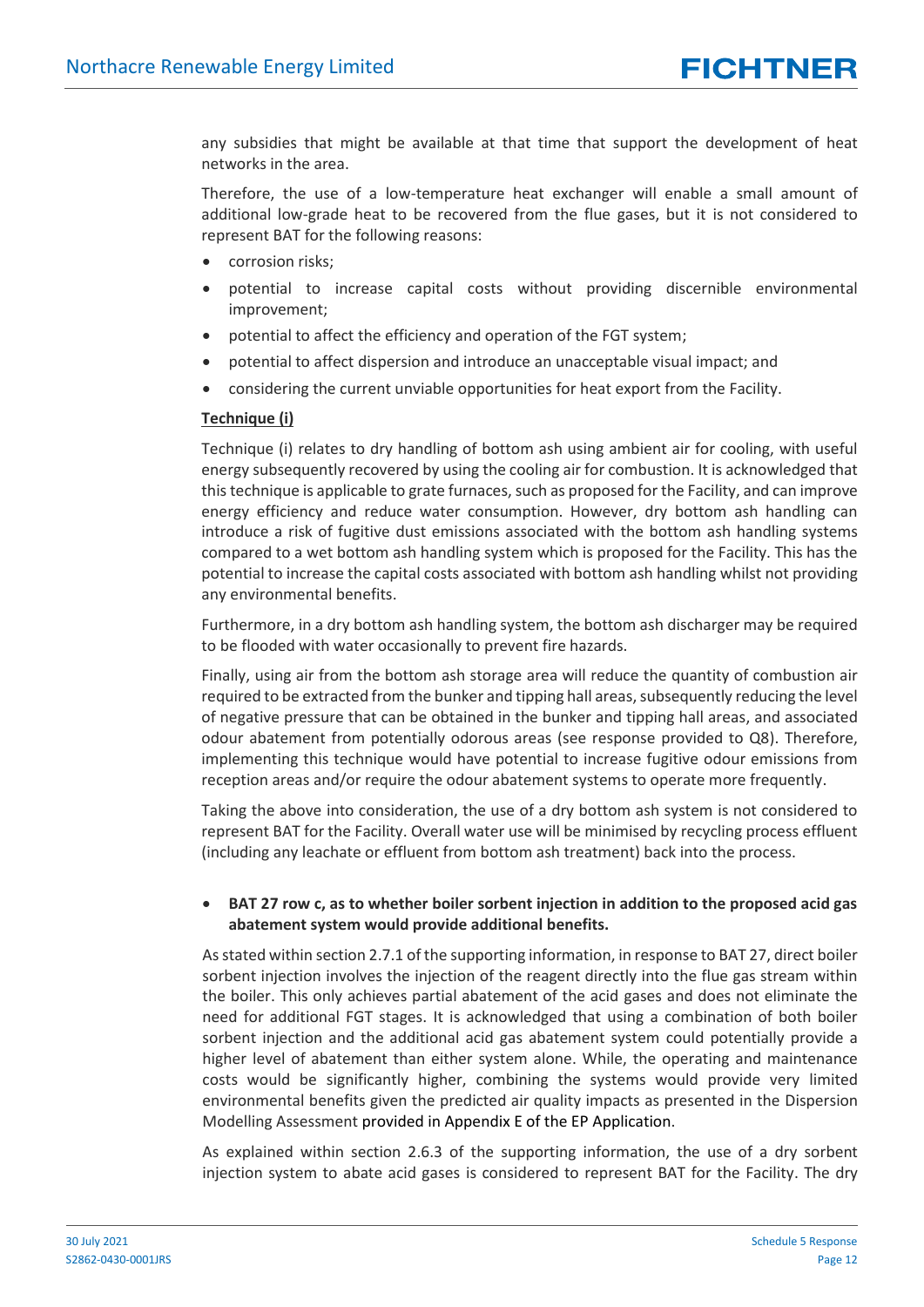system would be designed to ensure that the Facility operates in accordance with the relevant ELVs, assumed to be the BAT-AELs, without the requirement for any additional abatement measures.

• **BAT 29 and 30; include consideration of catalytic filter bags either in place of or in addition to the SNCR system.** 

Catalytic filter bags have the potential to reduce emissions of dioxins and furans, as well as NOx when used in combination with a source of ammonia. It is stated within the BREF that the temperature of the flue gas when entering the filter bags should be above 170 –190°C for effective destruction of dioxins and furans, and above 180 –210°C for the effective destruction of NOx. However, as stated above, the temperature of flue gases at the boiler exit is expected to be approximately 160°C, and further down the process (after FGT and when leaving the stack) the flue gases are expected to be at a temperature of approximately 130°C, as confirmed within the Dispersion Modelling Assessment provided in Appendix E of the EP Application.

Therefore, to achieve the flue gas temperatures required for the effective abatement of particulates and the effective destruction of dioxins and furans would require the flue gases to be reheated using a further energy source – either steam which will reduce the efficiency of the Facility or from the combustion of fossil fuels with the associated emissions of carbon dioxide.

The implementation of catalytic filter bags would either reduce the energy efficiency of the Facility or result in additional emissions of carbon dioxide. However, given the overall air quality impacts associated with the Facility, NREL does not consider that these 'additional' impacts associated with catalytic filter bags represent BAT.

#### • **BAT 33 row d**

BAT 33 (d), relates to dry bottom ash handling to reduce water usage and prevent wastewater generation. As described within the response to BAT 20 (i) above, dry bottom ash handling is not considered to represent BAT for the Facility. Water usage (and wastewater generation) will be minimised through other techniques implemented at the Facility, such as the use of dry sorbent injection in the FGT system and recycling of water and wastewater within the process.

**11. Provide details of the proposed waste conveyor delivering waste from the adjacent MBT plant. Explain how the conveyor will be controlled and explain the waste acceptance and preacceptance procedures.**

#### **Transfer Conveyor from MBT Plant to Adjacent EFW Plant.**

#### **Overview.**

The MBT Plant processes municipal and other solid wastes, which it removes moisture from, stabilises and refines. The waste outputs from the MBT plant are as follows:

- Up to 45,000 tonnes per annum of SRF;
- Up to 17,000 tonnes per annum of MBT Fines; and
- Up to 12,000 tonnes per annum of MBT Non-Ferrous Heavies.

The fines and heavies are currently collected in  $30m<sup>3</sup>$  containers at the MBT Plant, and are transferred off-site for disposal. The SRF is baled and transported to Europe by road for recovery.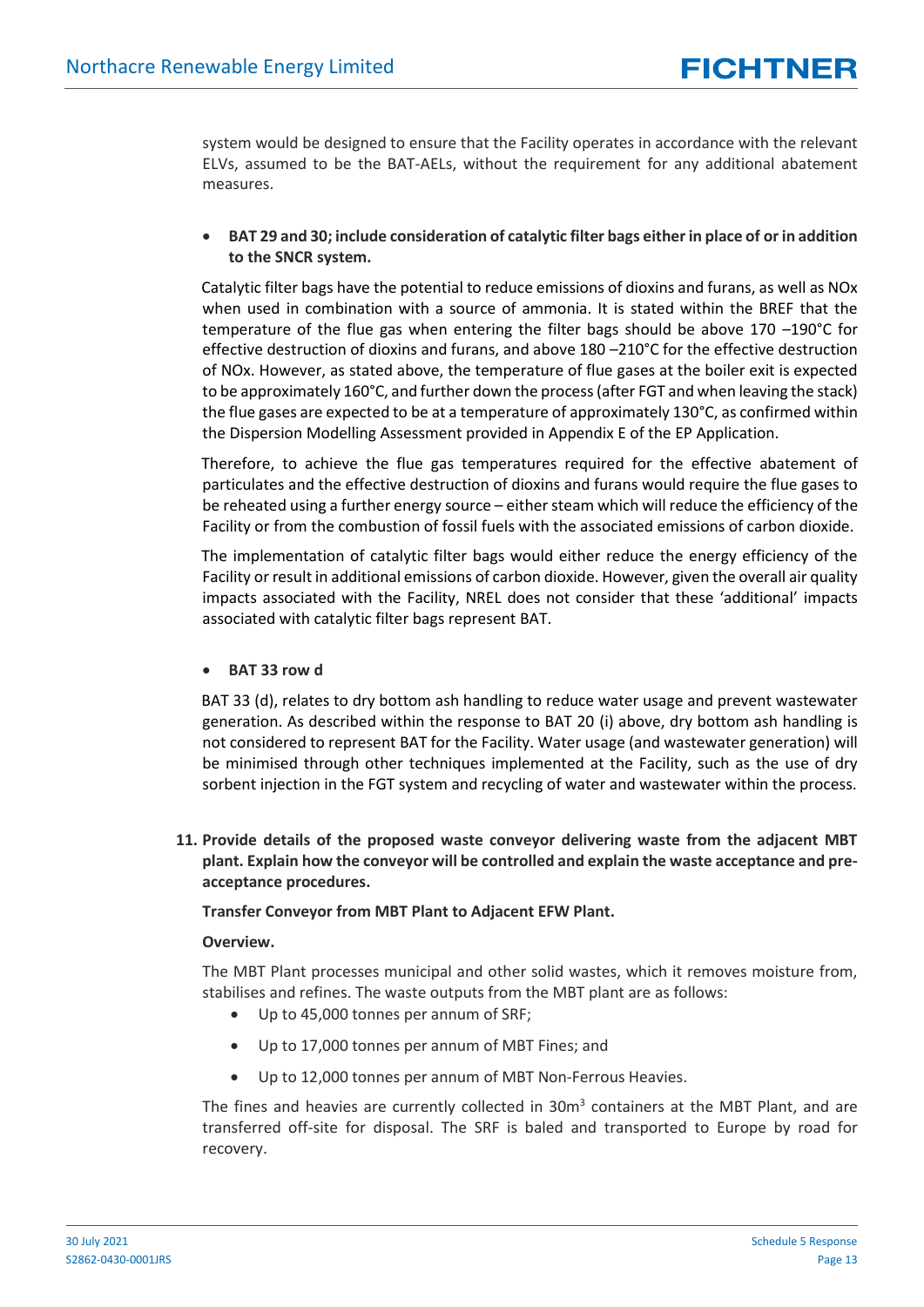NRE and Hills Waste Solutions Ltd (Hills) are proposing to use a high-level transfer conveyor to transport some or all of these waste outputs directly from the MBT Plant to the Facility for disposal, without the use of vehicles. It should be noted that Hills Waste Solutions Ltd will be the 'Operator' of the conveyor, and it will not be implemented until a variation to the EP for the MBT Plant has been granted by the EA for its operation. A sperate application for an EP variation will be submitted by Hills Waste Solutions Ltd for the operation of the conveyor, and it is not intended to form part of this application.

Whilst the design of the conveyor is subject to detailed design, an indicative drawing of the transfer conveyor concept is provided below.



#### **High Level Transfer Conveyor Concept**.

#### **Description of the conveyor system**

To allow for implementation of the conveyor, the waste collection and transfer arrangements for each of the waste outputs from the MBT plant will need to be modified to add a facility to divert each of the materials directly to the Facility via the transfer conveyor, or to load fines and heavies into containers. The system will allow for sample points to be included for each of the MBT output streams to maintain monitoring of the individual waste outputs.

The waste outputs from the MBT plant will be conveyed to a single elevating conveyor which starts within the MBT building, and elevates the materials to the start of the high-level conveyor, at the top of a support tower with staircase access and lifting access. The elevating conveyor will be fully enclosed. The waste outputs will be transferred from the elevating conveyor to the high-level transfer conveyor at an enclosed transfer point, and conveyed to the Facility.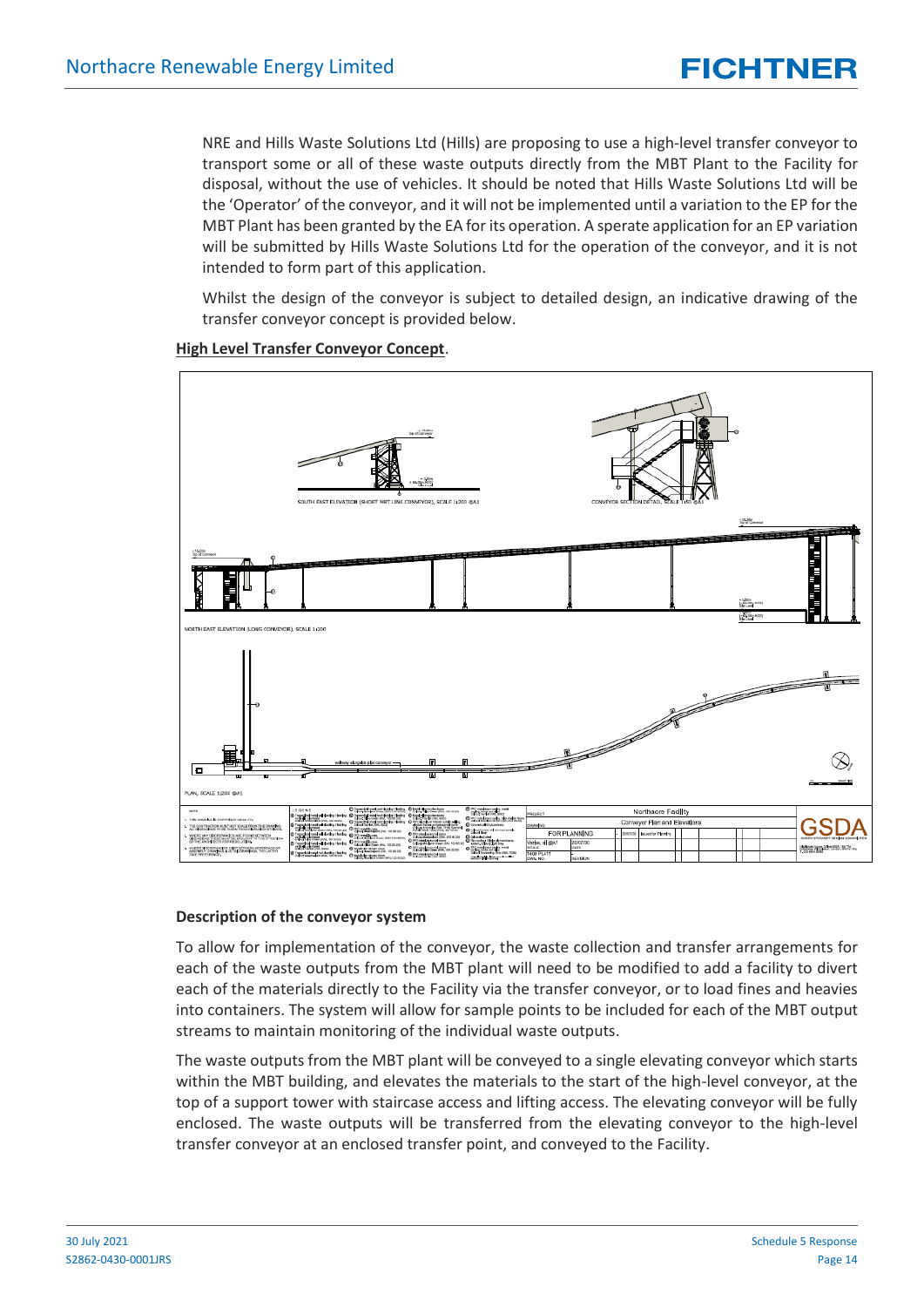The high-level transfer conveyor will end at a support tower adjacent to the Facility, complete with staircase access and lifting access. At the support tower, the material will be transferred from the high-level transfer conveyor to an enclosed transfer conveyor or conveyors which will transfer the waste outputs to the via a feed hopper(s) into the waste bunker. There will be a weighing belt and a manual sampling point in the conveyor system between the high-level transfer conveyor and the bunker to enable monitoring of the quantities of waste received from the MBT facility and to enable sampling of the incoming waste from the MBT plant.

All external conveyors will be enclosed or covered, with air extraction from transfer points to minimise dust and odour release, and all conveyor belts will be fitted with return belt cleaning systems within the extracted transfer points to minimise debris. Areas of the transfer conveyor requiring maintenance access will have access walkways either side of the conveyor.

Control of the transfer conveyor will primarily be at the MBT plant end, with a communications link from the Facility indicating its operational status, for the control of the transfer conveyor system.

There will be a heat detection system linked to a fire isolation barrier in the elevating conveyor from the MBT Plant, and in the conveyor from the high-level transfer conveyor into the EFW Plant. In the event that the heat monitor in either location reaches the alarm set point, an alarm will be raised and simultaneously the conveyor system will stop, the fire isolation barriers will be deployed and fire suppression along the conveyors will be initiated.

The high-level transfer conveyor will be a belt type conveyor and therefore quiet in operation. External conveyors will either be belt conveyors or chain conveyors with composite paddles and noise attenuation as required.

The transfer conveyor will have a dedicated air extraction system which will extract potentially odorous air from above the conveyor to the waste bunker within the Facility. The extraction system will minimise odour and dust emissions from the conveyor. This potentially odorous air will subsequently be treated within the Facility (either as combustion air, or in the standby odour treatment plant).

As (a) the output materials from the MBT Plant will have been processed in the MBT biohall and refinement area, prior to entering the transfer conveyor; and b) the waste outputs will not be retained in the transfer conveyor, it is not anticipated that there will be pest control issues associated with the transfer conveyor system.

#### **Waste Pre-Acceptance & Acceptance Checks**

Waste pre-inspection will be undertaken in the MBT plant, by Hills, to ensure that it is suitable for transfer and processing within the Facility. Samples of the output waste will be taken manually from an appropriate location within the MBT Plant, and will be routinely visually inspected for conformity. In the event that it does not conform, it may be rejected on the basis of this inspection. Samples will be taken [daily] and visually inspected, and periodically analysed for physical, chemical and combustion parameters in an accredited laboratory.

Waste inspection procedures will be carried out by NRE prior to the waste output being transferred into the bunker. The waste be visually inspected [daily] for conformity, and may be rejected on the basis of this visual inspection. Samples will be taken manually from the transfer conveyor system prior to the waste being deposited in the waste bunker and periodically analysed for physical, chemical and combustion parameters in an accredited laboratory.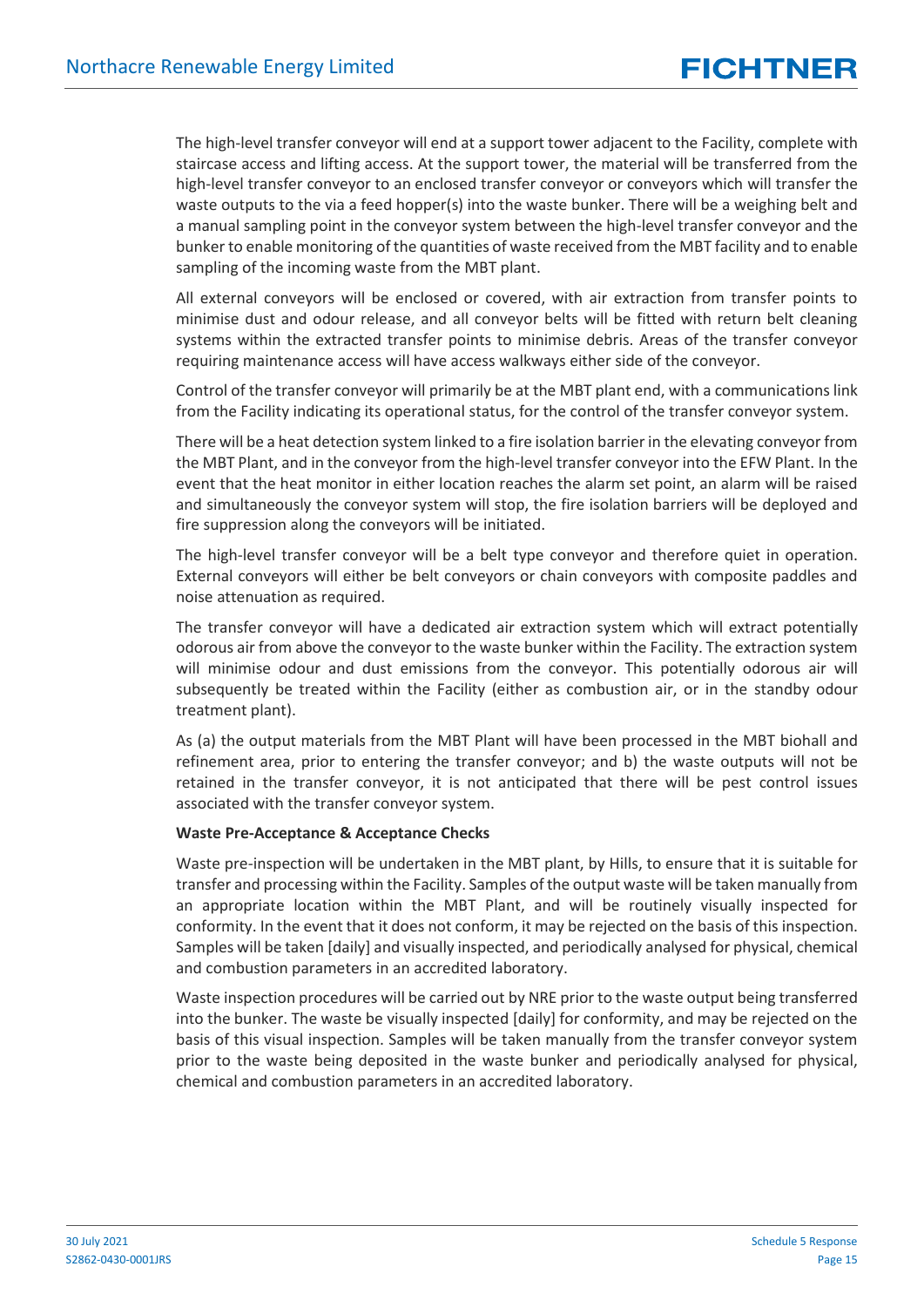#### **12. Provide an assessment of the impact of the facility on the nearby bat roosts.**

The nearby bat roosts to the Facility have been considered within the planning regime and reviewed by the Senior Ecologist at Wiltshire Council within the ongoing review of the planning application. The report from the Senior Ecologist states:

*The site does lie within one of the consultation zones for Greater Horseshoe bats associated with the Bath and Bradford on Avon Bats SAC, in this case centred around a summer roost site at Westbury Leigh. Within this consultation zone, proposals that include removal of vegetation potentially used by bats for either foraging or commuting, are required to undergo Appropriate Assessment under the Habitats Regulations. The Ecological Survey Report by AD Ecology, submitted in support of the states that the site is located on an area of hardstanding on which a mosaic of ruderal vegetation has started to develop. However, the existing vegetation is of poor diversity, unlikely to support the number and diversity of invertebrate species on which bats feed. Removal of vegetation as indicated in the proposal will therefore not affect bat foraging or commuting and I am happy to record that the site is screened out of Appropriate Assessment because there is no mechanism for adverse effect. Furthermore, I am happy that the site will provide improved opportunities for bat foraging and commuting as a result of tree and shrub planting, which will contribute to primary connectivity in the wider landscape area.*

The 'Ecological Survey Report by AD Ecology', as referenced in the report from Wiltshire Council is referring to the 'Ecology and Nature Conservation Chapter' of the Environmental Statement submitted in support of the planning application. This report has already been provided to the EA within the electronic planning application documents provided in Appendix J of the EP Application.

As can be seen from the report from the Senior Ecologist at Wiltshire Council, the potential impacts on the bat roosts from the Facility are associated with the construction phase of the Facility and not the operational phase which will be regulated by the EP.

Furthermore, as acknowledged by Wiltshire Council, the Applicant is proposing to plant trees and shrubs as part of a scheme of landscaping which has formed part of the planning application which will provide '*additional opportunities for bat foraging and commuting*'.

On the basis of the information presented in the planning application, Wiltshire Council is '*happy to record that the site is screened out of Appropriate Assessment because there is no mechanism for adverse effect.*'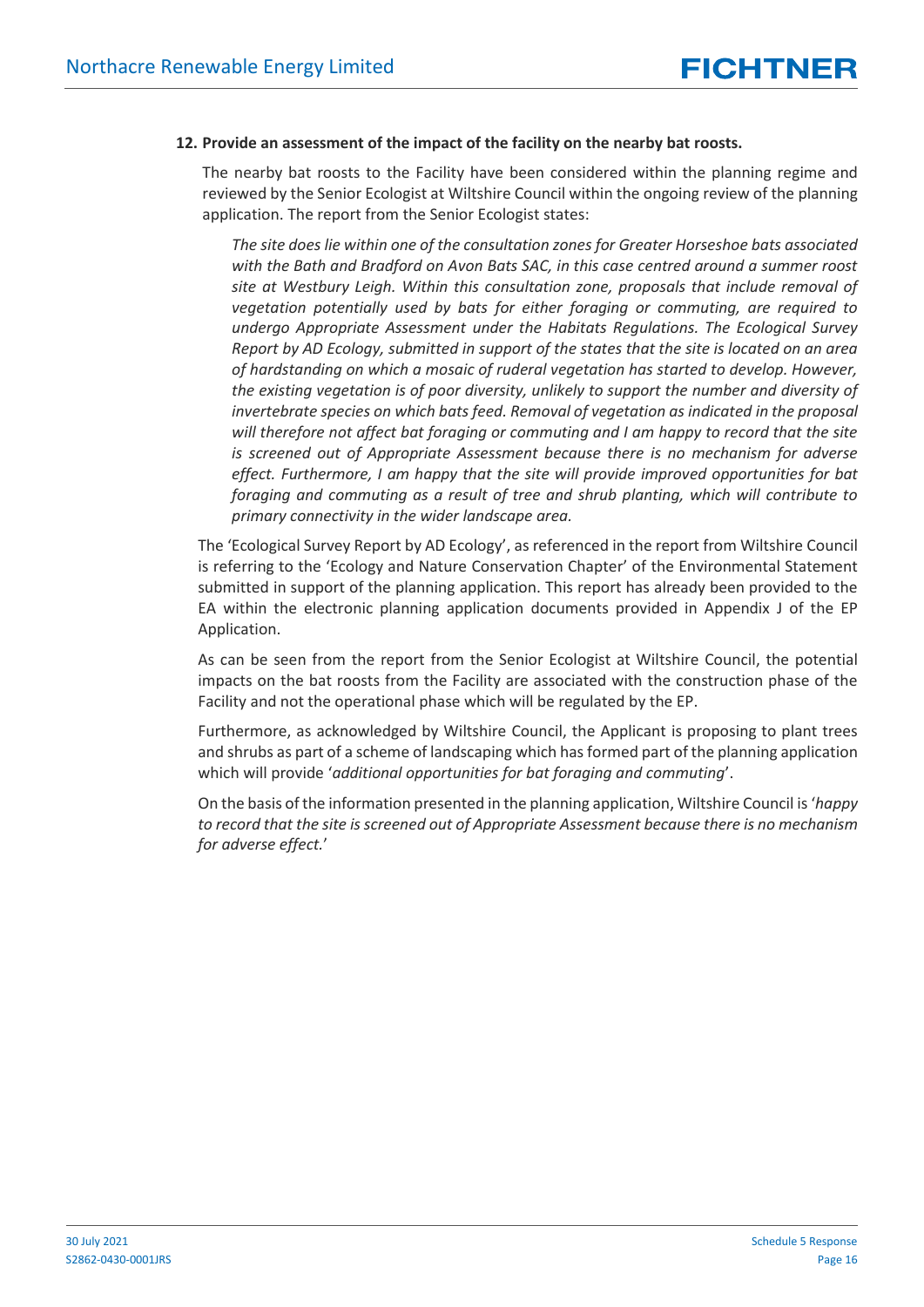## A Updated Table 32 and Table 33

*Table 32: Long-Term Metals Results – Point of Maximum Impact*

<span id="page-16-0"></span>

| <b>Metal</b>     | <b>AQAL</b>       | <b>Background</b><br>conc.                                                                                                         | <b>Metals emitted at combined metal limit</b> |                     |                   |                       | Metals emitted no worse than a currently permitted<br>facility |                   |                     |                   |                     |  |
|------------------|-------------------|------------------------------------------------------------------------------------------------------------------------------------|-----------------------------------------------|---------------------|-------------------|-----------------------|----------------------------------------------------------------|-------------------|---------------------|-------------------|---------------------|--|
|                  |                   |                                                                                                                                    |                                               | <b>PC</b>           |                   | <b>PEC</b>            |                                                                | <b>PC</b>         |                     | <b>PEC</b>        |                     |  |
|                  | ng/m <sup>3</sup> | ng/m <sup>3</sup>                                                                                                                  | ng/m <sup>3</sup>                             | as %<br><b>AQAL</b> | ng/m <sup>3</sup> | $as %$<br><b>AQAL</b> | as % of<br>ELV $(1)$                                           | ng/m <sup>3</sup> | as %<br><b>AQAL</b> | ng/m <sup>3</sup> | as %<br><b>AQAL</b> |  |
| Arsenic          | 3                 | 1.10                                                                                                                               | 2.71                                          | 90.23%              | 3.81              | 126.90%               | 8.33%                                                          | 0.23              | 7.52%               | 1.33              | 44.19%              |  |
| Antimony         | 5000              |                                                                                                                                    | 2.71                                          | 0.05%               |                   |                       | 3.83%                                                          | 0.10              | < 0.01%             |                   |                     |  |
| Chromium         | 5000              | 39.00                                                                                                                              | 2.71                                          | 0.05%               | 41.71             | 0.83%                 | 30.67%                                                         | 0.83              | 0.02%               | 39.83             | 0.80%               |  |
| Chromium<br>(VI) | 0.2               | 7.80                                                                                                                               | 2.71                                          | 1353.4%             | 10.51             | 5253.4%               | 0.04%                                                          | 0.00              | 0.59%               | 7.80              | 3900.59%            |  |
| Cobalt           |                   | 0.92                                                                                                                               | 2.71                                          |                     | 3.63              |                       | 1.87%                                                          | 0.05              |                     | 0.97              |                     |  |
| Copper           | 10000             | 33.00                                                                                                                              | 2.71                                          | 0.03%               | 35.71             | 0.36%                 | 9.67%                                                          | 0.26              | < 0.01%             | 33.26             | 0.33%               |  |
| Lead             | 250               | 16.00                                                                                                                              | 2.71                                          | 1.08%               | 18.71             | 7.48%                 | 16.77%                                                         | 0.45              | 0.18%               | 16.45             | 6.58%               |  |
| Manganese        | 150               | 36.00                                                                                                                              | 2.71                                          | 1.80%               | 38.71             | 25.80%                | 20.00%                                                         | 0.54              | 0.36%               | 36.54             | 24.36%              |  |
| Nickel           | 20                | 14.00                                                                                                                              | 2.71                                          | 13.53%              | 16.71             | 83.53%                | 73.33%                                                         | 1.99              | 9.93%               | 15.99             | 79.93%              |  |
| Vanadium         | 5000              | 1.70                                                                                                                               | 2.71                                          | 0.05%               | 4.41              | 0.09%                 | 2.00%                                                          | 0.05              | < 0.01%             | 1.75              | 0.04%               |  |
| Notes:           |                   | (1) Metal as maximum percentage of the group 3 BAT-AEL, as detailed in Environment Agency metals guidance document (V.4) Table A1. |                                               |                     |                   |                       |                                                                |                   |                     |                   |                     |  |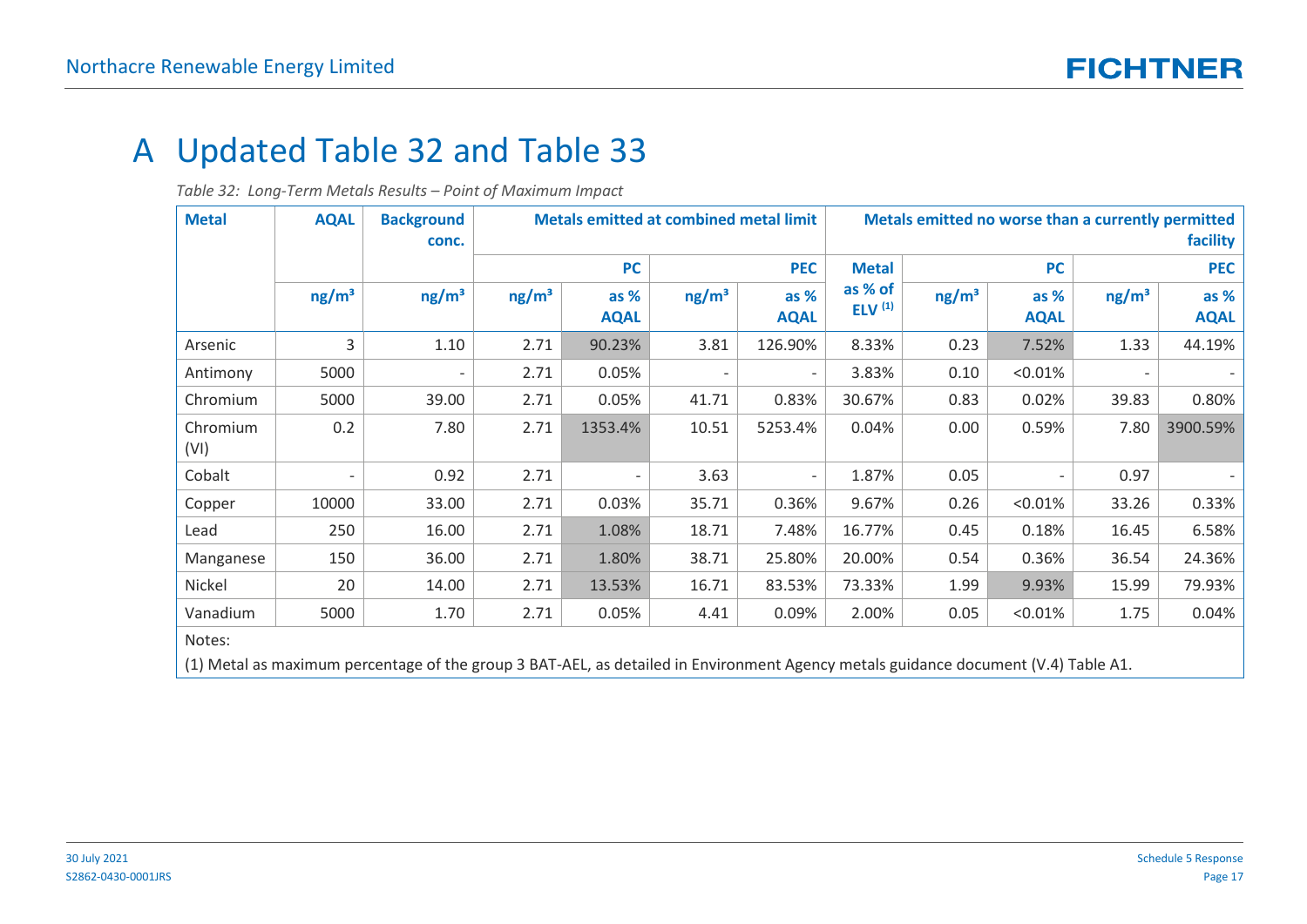| <b>Metal</b>     | <b>AQAL</b>              |                   | <b>Background</b><br>conc. |                          | <b>Metals emitted at combined metal limit</b> |                          |                                      | facility          |                     | Metals emitted no worse than a currently permitted |                       |  |
|------------------|--------------------------|-------------------|----------------------------|--------------------------|-----------------------------------------------|--------------------------|--------------------------------------|-------------------|---------------------|----------------------------------------------------|-----------------------|--|
|                  |                          |                   | <b>PC</b>                  |                          | <b>PEC</b>                                    |                          | <b>Metal</b><br>as % of<br>ELV $(1)$ | <b>PC</b>         |                     | <b>PEC</b>                                         |                       |  |
|                  | ng/m <sup>3</sup>        | ng/m <sup>3</sup> | ng/m <sup>3</sup>          | as %<br><b>AQAL</b>      | ng/m <sup>3</sup>                             | as %<br><b>AQAL</b>      |                                      | ng/m <sup>3</sup> | as %<br><b>AQAL</b> | ng/m <sup>3</sup>                                  | $as %$<br><b>AQAL</b> |  |
| Arsenic          |                          | 2.20              | 63.80                      | $\overline{\phantom{a}}$ | 66.00                                         | $\overline{\phantom{a}}$ | 8.33%                                | 5.32              |                     | 7.52                                               |                       |  |
| Antimony         | 150,000                  |                   | 63.80                      | 0.04%                    | $\overline{\phantom{a}}$                      | $\overline{\phantom{a}}$ | 3.83%                                | 2.45              | $< 0.01\%$          |                                                    |                       |  |
| Chromium         | 150,000                  | 78.00             | 63.80                      | 0.04%                    | 141.80                                        | 0.09%                    | 30.67%                               | 19.56             | 0.01%               | 97.56                                              | 0.07%                 |  |
| Chromium<br>(VI) |                          | 15.60             | 63.80                      | $\overline{\phantom{a}}$ | 79.40                                         | $\overline{\phantom{a}}$ | 0.04%                                | 0.03              |                     | 15.63                                              |                       |  |
| Cobalt           | $\overline{\phantom{a}}$ | 1.84              | 63.80                      | $\overline{\phantom{a}}$ | 65.64                                         | $\overline{\phantom{a}}$ | 1.87%                                | 1.19              |                     | 3.03                                               |                       |  |
| Copper           | 200,000                  | 66.00             | 63.80                      | 0.03%                    | 129.80                                        | 0.06%                    | 9.67%                                | 6.17              | < 0.01%             | 72.17                                              | 0.04%                 |  |
| Lead             | $\overline{\phantom{a}}$ | 32.00             | 63.80                      | $\overline{\phantom{a}}$ | 95.80                                         | $\overline{\phantom{a}}$ | 16.77%                               | 10.70             |                     | 42.70                                              |                       |  |
| Manganese        | 1,500,000                | 72.00             | 63.80                      | < 0.01%                  | 135.80                                        | 0.01%                    | 20.00%                               | 12.76             | < 0.01%             | 84.76                                              | < 0.01%               |  |
| Nickel           |                          | 28.00             | 63.80                      |                          | 91.80                                         |                          | 73.33%                               | 46.79             |                     | 74.79                                              |                       |  |
| Vanadium         | 1,000                    | 3.40              | 63.80                      | 6.38%                    | 67.20                                         | 6.72%                    | 2.00%                                | 1.28              | < 0.01%             | 4.68                                               | 0.47%                 |  |

| Table 33: | Short-Term Metals Results - Point of Maximum Impact |  |  |  |  |  |  |
|-----------|-----------------------------------------------------|--|--|--|--|--|--|
|-----------|-----------------------------------------------------|--|--|--|--|--|--|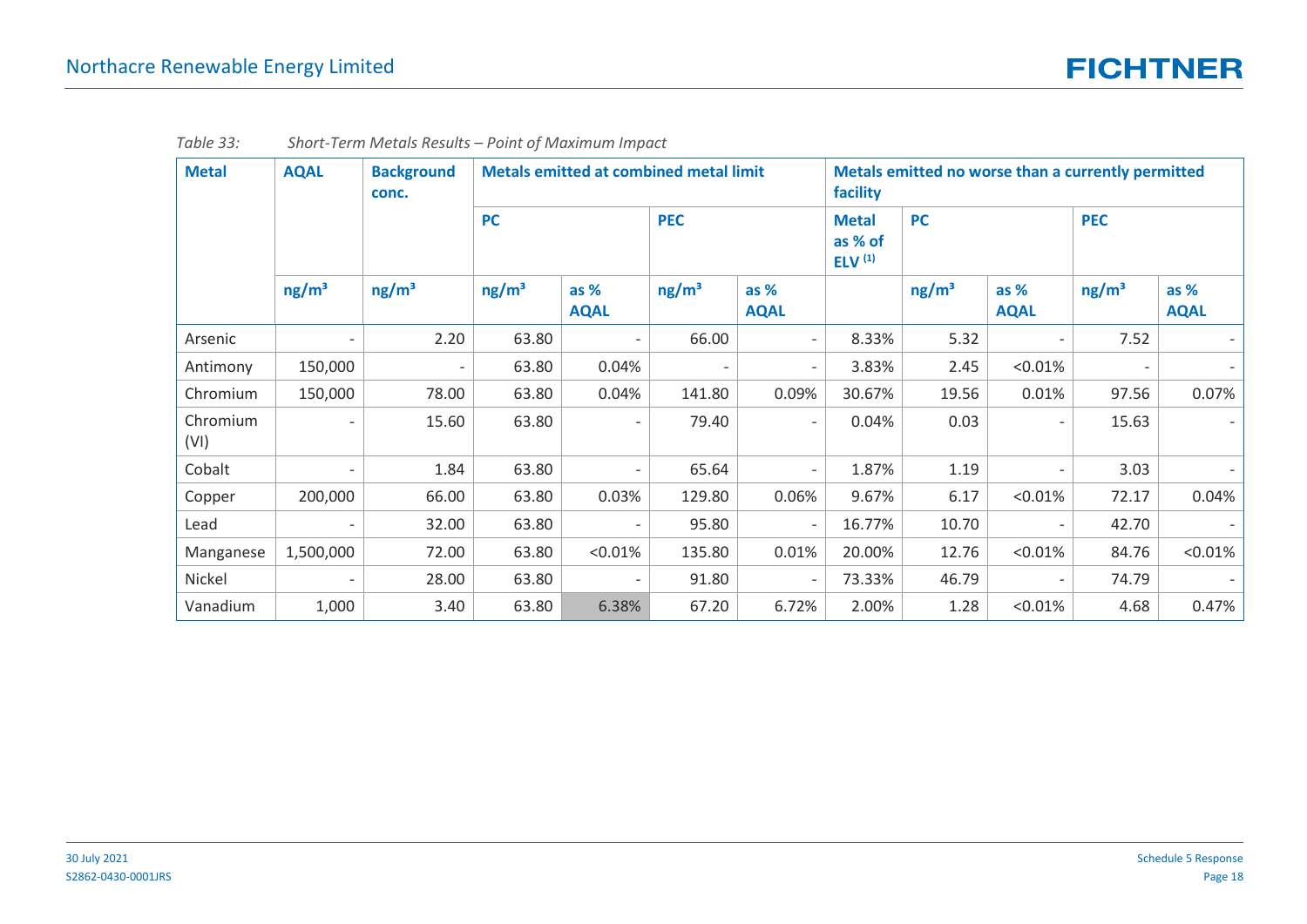## <span id="page-18-0"></span>B Updated emission points drawing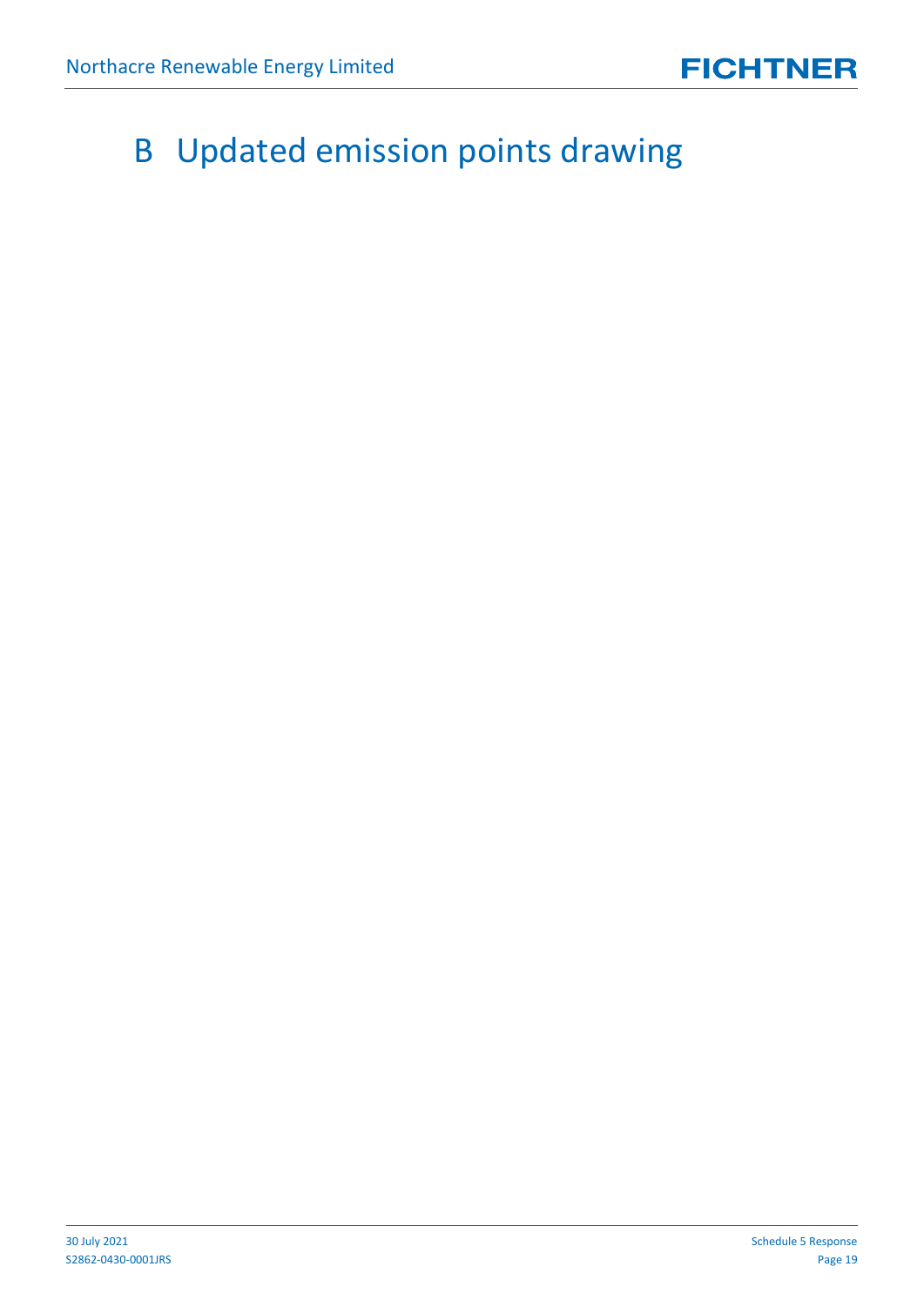## <span id="page-19-0"></span>C Air Emissions Management Plan